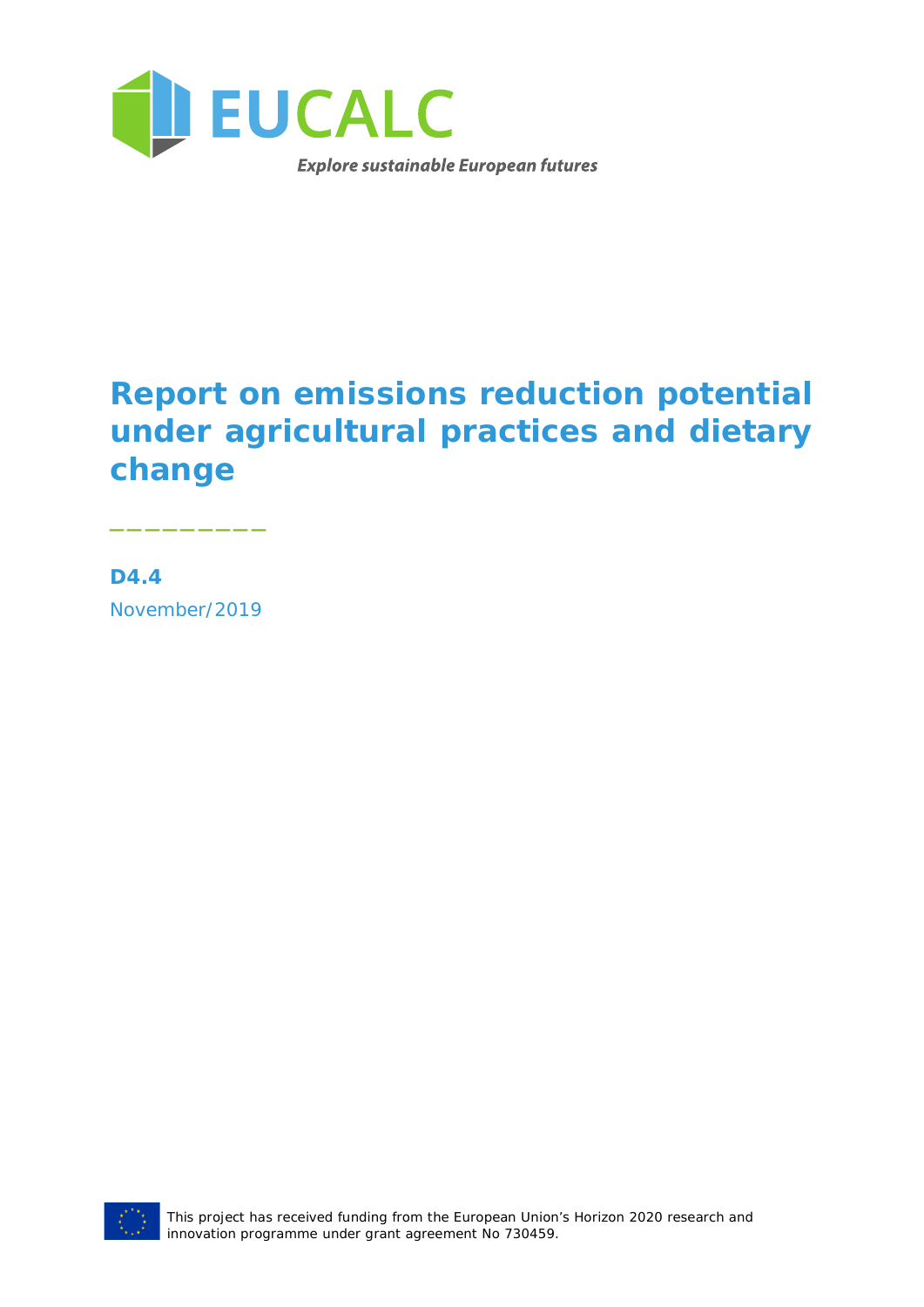

| <b>Project Acronym and</b><br><b>Name</b>                | EU Calculator: trade-offs and pathways towards<br>sustainable and low-carbon European Societies - EUCalc |  |
|----------------------------------------------------------|----------------------------------------------------------------------------------------------------------|--|
| <b>Grant Agreement</b><br><b>Number</b>                  | 730459                                                                                                   |  |
| <b>Document Type</b>                                     | Report                                                                                                   |  |
| <b>Work Package</b>                                      | $\overline{4}$                                                                                           |  |
| <b>Document Title</b>                                    | Report on emissions reduction potential under<br>technological and dietary change                        |  |
| <b>Main authors</b><br>Costa L., Baudry G., Seydewitz T. |                                                                                                          |  |
| <b>Partner in charge</b>                                 | <b>PIK</b>                                                                                               |  |
| <b>Contributing partners</b>                             | IMPFRIAL                                                                                                 |  |
| <b>Release date</b>                                      | November 2019                                                                                            |  |
| <b>Distribution</b>                                      | Public                                                                                                   |  |

#### **Short Description**

*This report makes use of the EUCalculator model to evaluate the mitigation potential of the European agricultural system according to the combined changes in agricultural practices and behavioural shifts.*

*Our results point for two major conclusions, as it follows: The first is that GHG reduction potential in the EU's agricultural sector appears to be much larger than the currently reported in other policy-guiding scenarios e.g., DG AGRI (2019). The second is that the intensification of agricultural production alone will not deliver substantial GHG reduction in the agricultural sector by 2050. To unlock the full potential of GHG reduction a substantial shift in current diets towards healthy standards and reduction of food waste is required. In such a scenario, the potential for reductions increases to over 60% in 2050 (compared to 2015).*

| <b>Quality check</b>   |             |  |  |
|------------------------|-------------|--|--|
| Name of reviewer       | <b>Date</b> |  |  |
| <b>Giuseppe Forino</b> | 05-11-2019  |  |  |
|                        |             |  |  |

#### **Statement of originality:**

This report contains original unpublished work except where clearly indicated otherwise. Acknowledgement of previously published material and of the work of others has been made through appropriate citation, quotation or both.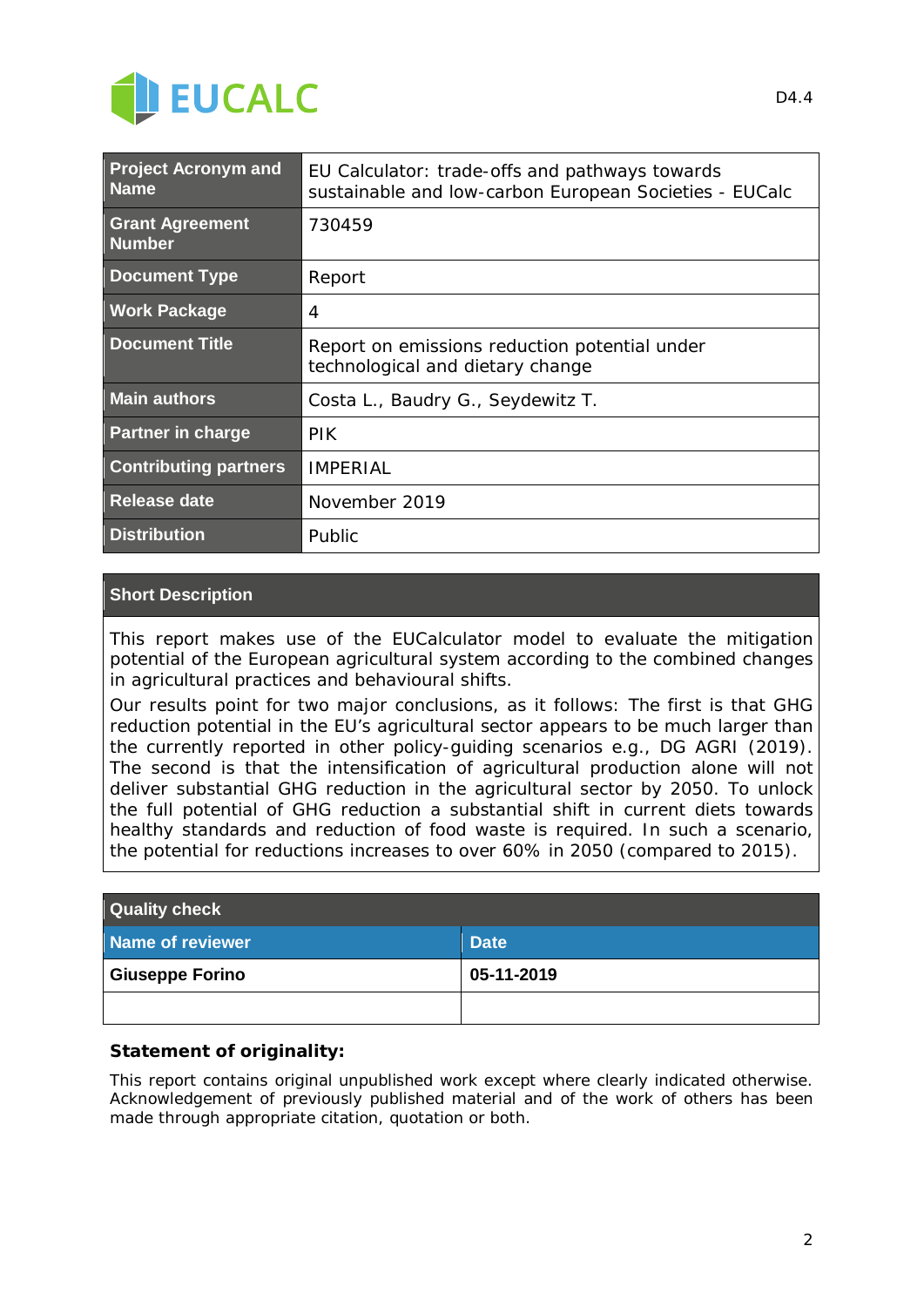## EUCALC **Table of Contents**

| 1           |       |                                                                                                                        |    |
|-------------|-------|------------------------------------------------------------------------------------------------------------------------|----|
| $2^{\circ}$ |       |                                                                                                                        |    |
|             | 3.3.2 | 3 Future scenarios for food & agriculture in Europe 12<br>Agriculture: towards a sustainable food production system?19 |    |
| 4           |       |                                                                                                                        |    |
| 5           |       |                                                                                                                        |    |
| 6           |       |                                                                                                                        | 29 |
| 7           |       |                                                                                                                        | 30 |

## **List of Tables**

| Table 1- Comparison of agricultural emissions in 2005 and those suggested by      |
|-----------------------------------------------------------------------------------|
| Table 2- Diet composition and food-waste settings for the following scenarios. 18 |
| Table 3- Climate-smart cropping system setting for the following scenarios 19     |
| Table 4- Climate-smart livestock system setting for the following scenarios 20    |
|                                                                                   |
|                                                                                   |
|                                                                                   |
| Table 8 - Summary of main results by scenario explored. Reduction of GHG          |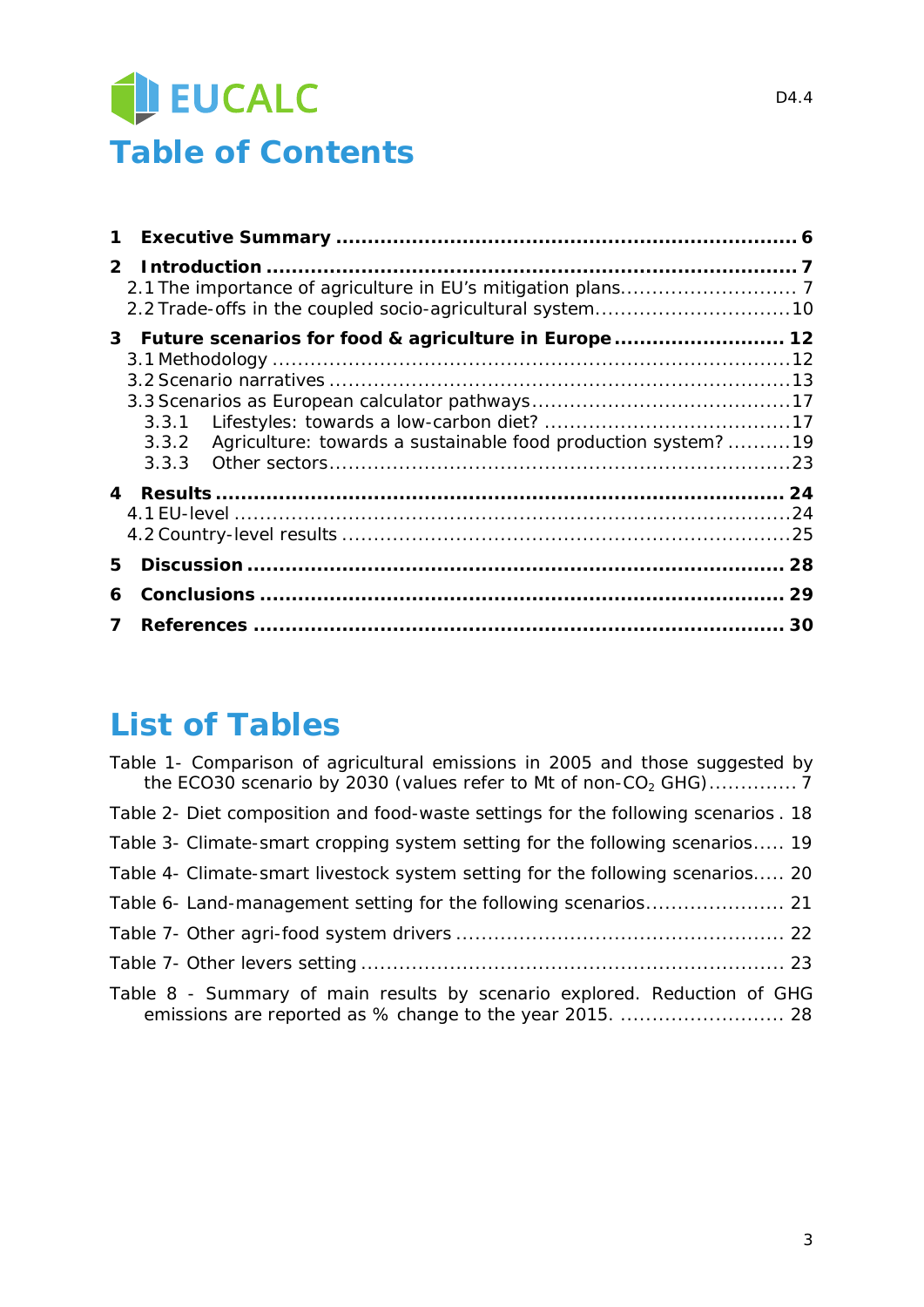

## **List of Figures**

| Figure 1- Largest interregional fluxes of emissions (Mtons of $CO2$ -eq) embodied<br>in trade of meat (aggregated to include beef cattle, pig and chicken meat)<br>between largest net exporting-importing countries in the world (from Caro et |
|-------------------------------------------------------------------------------------------------------------------------------------------------------------------------------------------------------------------------------------------------|
| Figure 2- Cumulative $CO2$ emissions from land-use change for a 300Ej demand of                                                                                                                                                                 |
| Figure 3- Scope of the EUCalculator exploratory pathways for the agri-food<br>system [grey boxes refer to state of the art scenarios, colored ones refers to                                                                                    |
| Figure 4 - GHG emissions for EU28+Switzerland from the EUCalculator model<br>according to the Intense, Low-Carbon, Agroecology and NIMBY scenarios . 24                                                                                         |
| Figure 5 - Contributions of dietary shift and intensification practices to GHG                                                                                                                                                                  |
| Figure 6 - Country distribution of GHG reduction under the Agroecology scenario                                                                                                                                                                 |
| Figure 7 - Contributions of dietary shift to GHG reductions in the Agroecology                                                                                                                                                                  |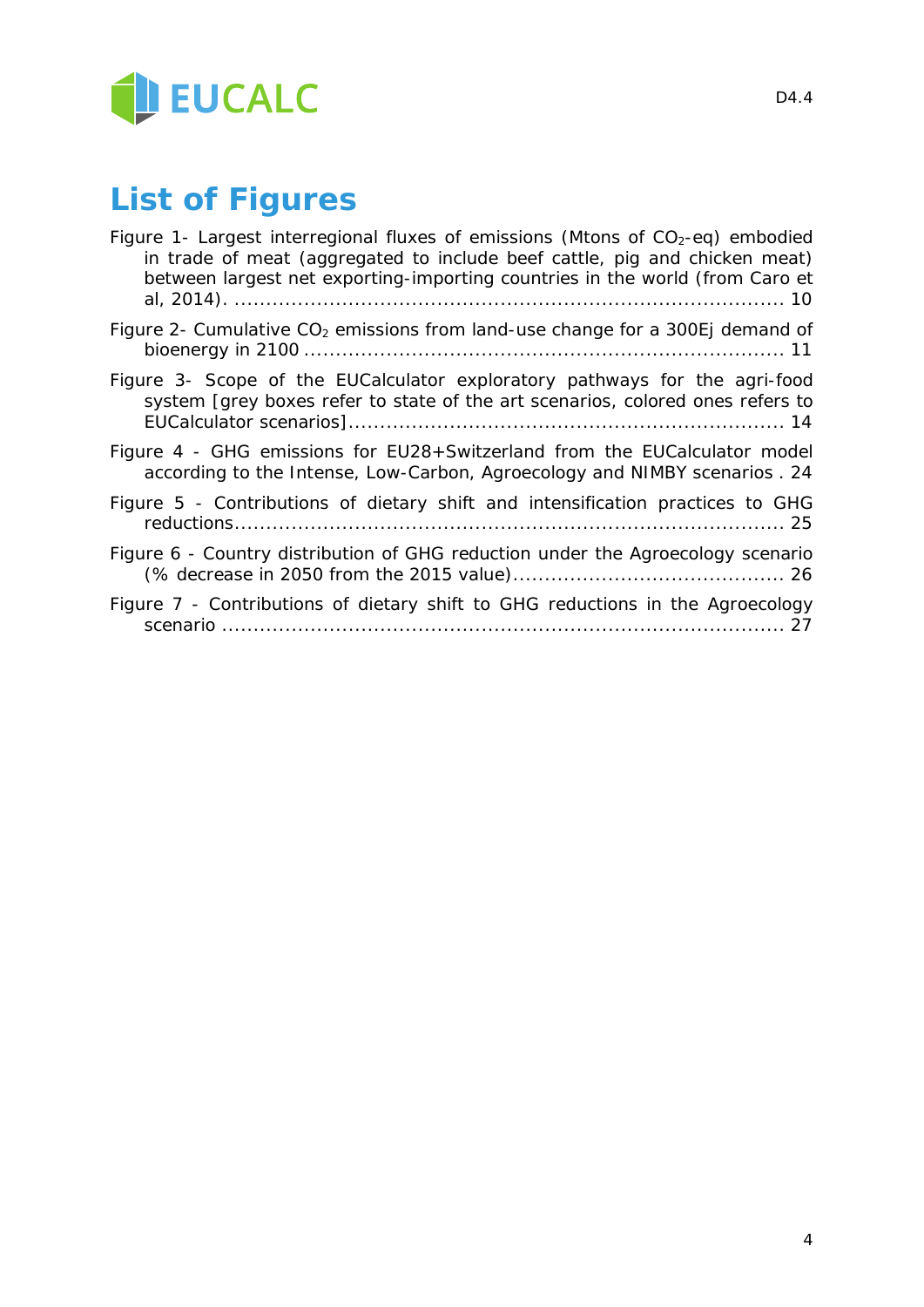## EUCALC **List of abbreviations**

- GHG Green House Gases
- ESD Effort Sharing Decision
- EEA European Environmental Agency
- ETS European Union Emissions Trading System
- NETS Non-European Union Emissions Trading System
- RES Renewable Energy Supply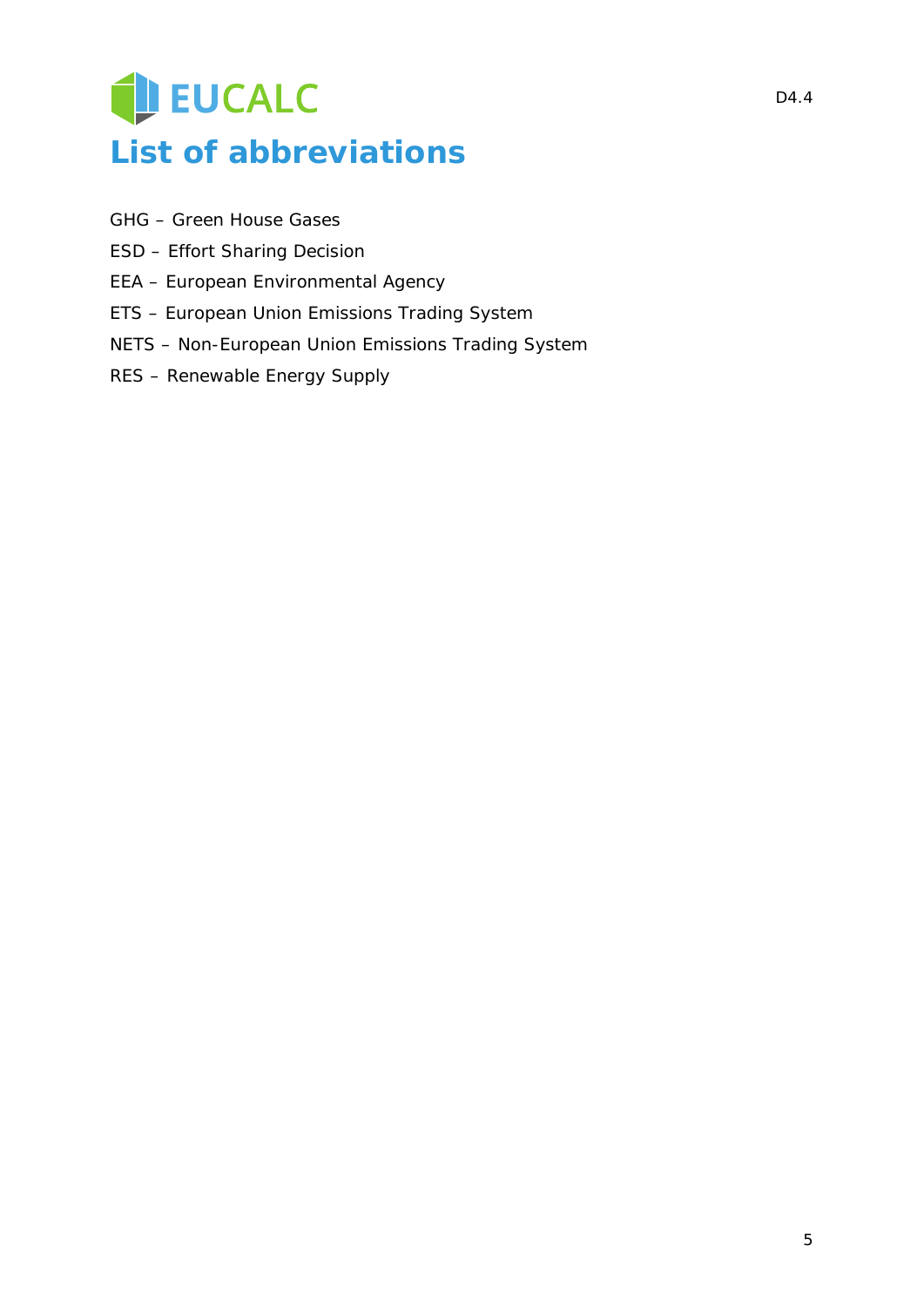# EUCALC

## **1 Executive Summary**

The agricultural sector is a major user of natural resources and has a complex relationship with the environment. At the same time, it can provide solutions to the overall climate change problem by reducing emissions and by sequestering carbon while preserving viable food production.

Acknowledging the important role of the agricultural sector, this report makes use of the EUCalculator model to evaluate the mitigation potential of the European agricultural system resulting from transformational pathways regarding agricultural practices and behavioural shift. The transformational scenarios simulate the GHG emissions in agricultural systems following substantial dietary shifts towards less carbon-intensive healthy diets (Springmann et al, 2018) and a generalized move towards a 100% agroecology strategy (Poux and Aubert, 2018) by 2050. In addition, the report also explores the GHG impacts for the more conventional pathway of preserving current dietary patterns combined with a strategy agricultural intensification achieving its maximum feasible technical potential (FAO, 2018).

Our results point for two major conclusions. The first is that there is a large scope for GHG reduction in the agricultural system of Europe that should be explored. This is at odds with current decarbonisation scenarios (e.g., E3MLab & IIASA (2016), DG AGRI (2019)) that shield the agricultural sector to transformational levels of ambition required in sectors such as transport or buildings in 2030 and 2050 (European Commission 2018).

The second major conclusion is that the intensification of agricultural production alone will deliver at best 30% reductions of GHG by 2050 (compared to 2015). In order to unlock the full potential of GHG reduction a substantial shift in current diets towards healthy standards and reduction of food waste is required. In such a case the potential for reduction increases to over 60% in 2050. Coupled with the change in dietary habits there are two alternative pathways to achieve the same amount of reduction. One can opt for the further intensification of agricultural production, increasing the efficiency in term of  $CO<sub>2</sub>/Kcal$  produced. The other one can favour the adoption of agroecology means of production. Both strategies entail the same amount of GHG reduction but different consequences for ecosystems.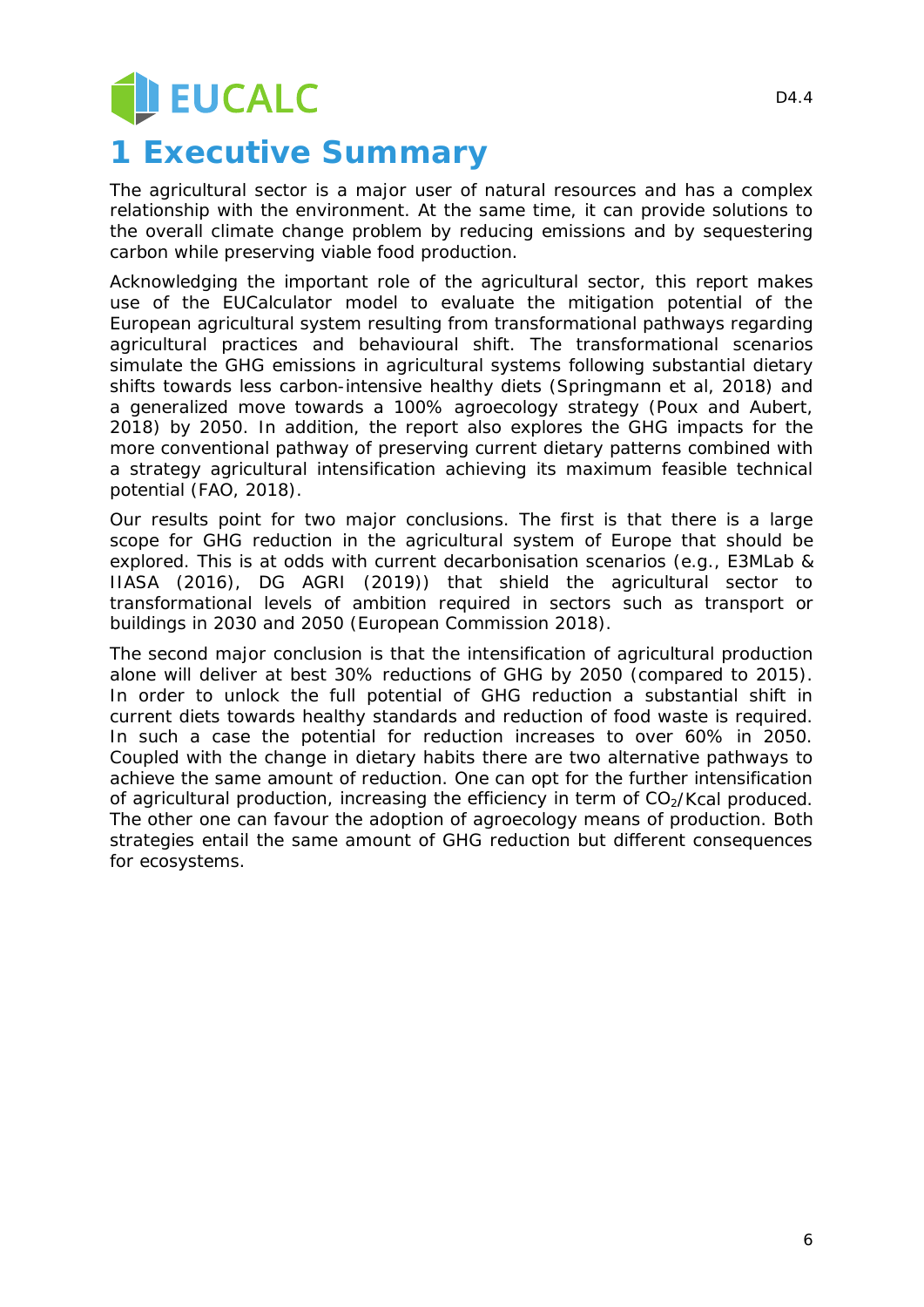

## **2 Introduction**

### <span id="page-6-4"></span>**2.1The importance of agriculture in EU's mitigation plans**

#### *Current emissions from the agriculture sector*

In 2017, according with the EEA Greenhouse Gas (GHG) inventories, emission from agriculture of the current 28 Member States of the European Union (EU28) accounted for a total 439 million tons of  $CO<sub>2</sub>$ eq - this represented 10.2% of total EU-28 GHG emissions in 2017<sup>1</sup>. In 1990, the emission from agriculture for the same geographic aggregation was of 543 million tons of  $CO<sub>2</sub>$ eg, which implies a reduction of circa 19% compared to 2017. Nevertheless, a look into more recent developments shows a more stagnant picture. If one considers the emission levels in agriculture from the year 2005 (a references year for many of the targets we will explore in this report), then one verifies that agriculture emissions have partially stagnated in the EU28. More specifically, comparing emissions numbers between 2010 and 2017 one verifies that emissions have increased about 0.5% a year<sup>[1](#page-6-0)</sup>. This recent trend is in opposition to the general need of reducing GHG across all sectors. Should these trends prevail into the future, then more effort will be required from other sectors in order to reach country-specific 2030 GHG targets.

#### *Current compliance of emissions with the 2020 and 2030 targets*

Although the agriculture sector accounts only for 10% of European GHG emissions, one should keep in mind that several countries will very likely already miss their 2020 targets by a few percentage points. According to GHG projections available from Member States, with existing national policies and measures in place, the 2020 emissions under the Effort Sharing Decision (ESD) scope are expected to be lower than the 2020 targets in 20 Member States.

<span id="page-6-3"></span>

| Country            | Agricultural emissions in<br>year $2005^2$ | Agricultural emissions in<br>ECO30 scenario in 2030 <sup>3</sup> | % of change |
|--------------------|--------------------------------------------|------------------------------------------------------------------|-------------|
| France             | 75.51                                      | 72.78                                                            | $-3.61$     |
| Germany            | 61.74                                      | 60.94                                                            | $-1.30$     |
| Spain              | 40.12                                      | 37.54                                                            | $-6.42$     |
| Poland             | 28.36                                      | 34.55                                                            | 21.81       |
| United Kingdom     | 41.67                                      | 46.47                                                            | 11.53       |
| Italy              | 31.37                                      | 28.97                                                            | $-7.66$     |
| Romania            | 21.01                                      | 15.66                                                            | $-25.45$    |
| Ireland            | 18.40                                      | 21.48                                                            | 16.71       |
| <b>Netherlands</b> | 18.28                                      | 19.59                                                            | 7.15        |

*Table 1- Comparison of agricultural emissions in 2005 and those suggested by the ECO30 scenario by 2030 (values refer to Mt of non-CO2 GHG)*

l

<span id="page-6-0"></span> $1$  Source of percentages are own calculations from authors.

<span id="page-6-1"></span><sup>2</sup> EEA https://www.eea.europa.eu/data-and-maps/data/data-viewers/greenhouse-gases-viewer

<span id="page-6-2"></span><sup>&</sup>lt;sup>3</sup> Technical report on Member State results of the EUCO policy scenarios

https://ec.europa.eu/energy/sites/ener/files/documents/20170125\_-

\_technical\_report\_on\_euco\_scenarios\_primes\_corrected.pdf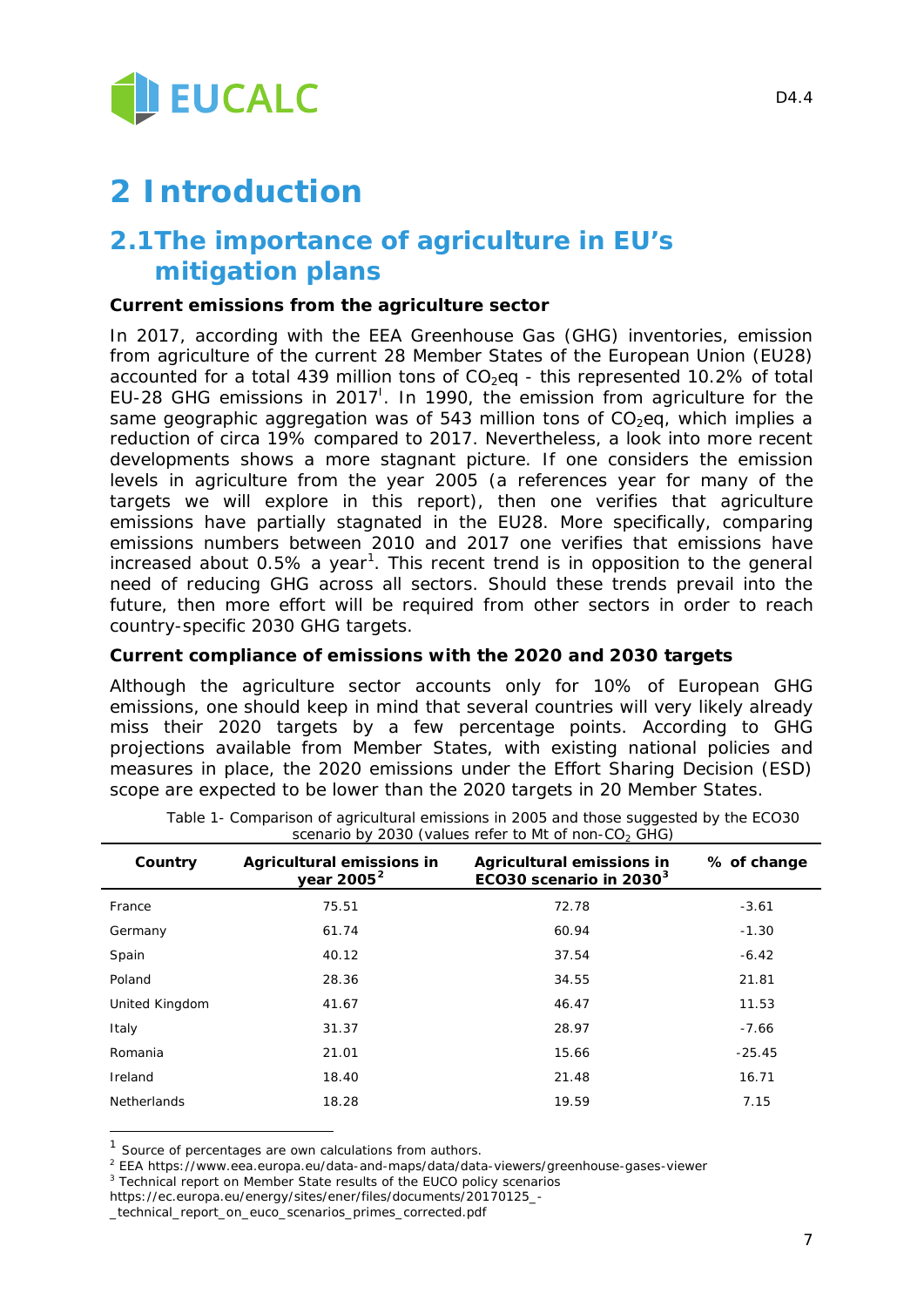

l,

| <b>TOTAL</b>   | 428.08 | 431.67 | $-0.82$  |
|----------------|--------|--------|----------|
| Malta          | 0.08   | 0.09   | 18.69    |
| Luxembourg     | 0.64   | 0.67   | 5.14     |
| Cyprus         | 0.53   | 0.71   | 33.46    |
| Estonia        | 1.16   | 1.3    | 11.72    |
| Slovenia       | 1.68   | 1.64   | $-2.61$  |
| Slovakia       | 2.52   | 2.45   | $-2.68$  |
| Latvia         | 2.38   | 2.14   | $-10.14$ |
| Croatia        | 3.24   | 2.77   | $-14.47$ |
| Lithuania      | 4.17   | 5.51   | 32.19    |
| Finland        | 6.23   | 5.84   | $-6.27$  |
| Sweden         | 6.94   | 6.85   | $-1.24$  |
| Austria        | 6.93   | 7.4    | 6.71     |
| Bulgaria       | 5.15   | 5.53   | 7.34     |
| Portugal       | 6.74   | 8.02   | 18.99    |
| Hungary        | 5.93   | 6.59   | 11.21    |
| Denmark        | 10.59  | 10.36  | $-2.19$  |
| Belgium        | 10.12  | 10.68  | 5.55     |
| Czech Republic | 7.66   | 6.87   | $-10.34$ |
| Greece         | 8.93   | 8.17   | $-8.48$  |

In Austria, Belgium, Cyprus, Finland, Germany, Ireland, Luxembourg and Malta, existing measures will not be enough to meet their 2020 ESD targets. Currently reported additional measures do not change this prospect<sup>[4](#page-7-0)</sup>. Despite the clear difficulties of Member States in meeting the short terms targets, the agricultural sector seems to have been spared from having to comply with significant reduction for the 2021-2030 period. Country-level results from two core policy scenarios, EUCO27 and EUCO30 (E3MLab & IIASA, 2016) suggest that nearly no reductions in GHG emissions from the agricultural sector are necessary between 2005 and 2030, see [Table 1.](#page-6-3)

At an aggregated level, emissions of non-CO<sub>2</sub> GHG emissions from agriculture in the EU28 for the year 2005 were reported at 428.08 Mt. Integrating the same geographic scope for non-CO<sub>2</sub> GHG emissions from agriculture reported in the ECO27 scenario results in 431.67 Mt. This is less than 1% reduction between 2005 and 2030 for the all of the EU28. At the country level the differences range between changes of -25% in Romania to increases of over 18% in Portugal, Malta, Cyprus and Poland. Big emitters like Germany and France reported in 2005 emissions that are respectively only 1.3% and 3.6% higher than those in required by 2030 in ECO27. Given that 1) the ECO27 scenario was designed to achieve the 2030 targets as agreed by the European Council and 2) its reductions in GHG agricultural emission in the EU28 is close to zero, most of the decarbonisation efforts will have to be done in other sectors. This is unfortunate. Would the agricultural sector comply with the 30% reduction as defined in ESD, a total of 115.6 Mt of GHG emissions would be saved and potentially provide an important leeway for emissions in other sectors, for example transport.

D<sub>4</sub> 4

<span id="page-7-0"></span><sup>&</sup>lt;sup>4</sup> EEA Report No 16/2018, Trends and projections in Europe 2018, Tracking progress towards Europe's climate and energy targets. Luxembourg: Publications Office of the European Union, ISBN 978-92-9480-007-7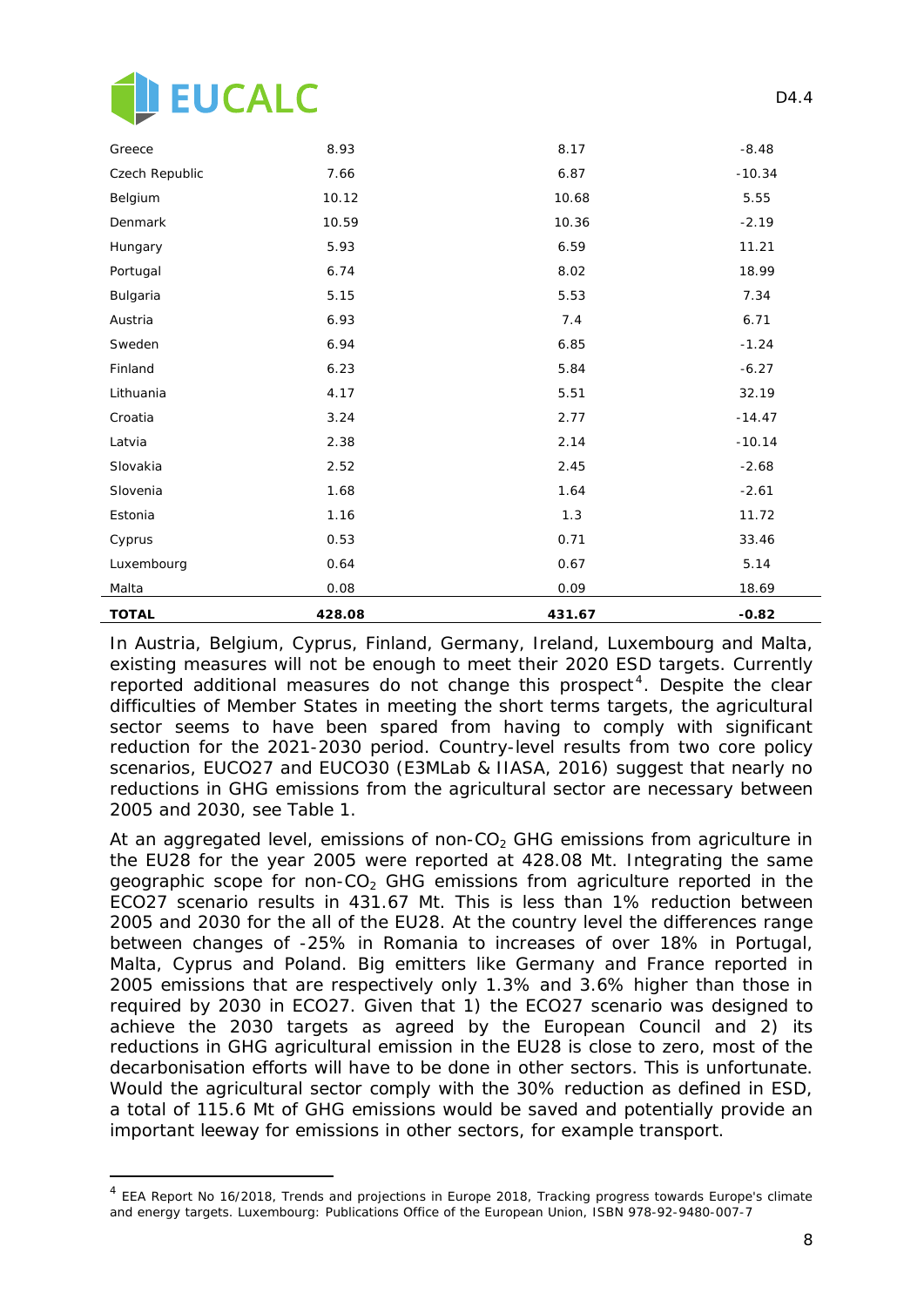

#### *"Exporting" the problem of EU food consumption – trade*

In EU countries food consumption footprints, including GHG emissions from primary production, international trade and land use change, differ considerably across Member States, ranging between  $1460 \text{ CO}_2$ -eg/cap/year in Portugal and 610  $CO_2$ -eq/cap/year in Bulgaria. The EU-wide average was of 1070  $CO_2$ eq/cap/year in the year 2010 (Sandström et al, 2018). Most emissions from the production and trade of the EU food supply are caused by the consumption of domestic products or imports from other European countries, 64%, followed by Latin America (25%), Asia (7%) and Africa (3%). Given the traditionally lower emission-intensity across economic sectors in EU28 when compared with the same economic activity elsewhere (Costa & Moreau, 2019), a shift in agricultural production from EU to Africa or South America might result in a disproportional rise in consumption emissions of agricultural production. Of these, the share of animal products in the diet has been identified as the most important factor determining the footprint of food consumption. Following IPCC guidelines, Caro et al (2014) estimated non- $CO<sub>2</sub>$  emissions from beef, pork, and chicken produced in 237 countries over the period 1990–2010, and assigned emissions to the country where the meat is ultimately consumed. Europe plays a minor role in terms of global emissions embedded in trade of meat outside its borders.

Similarly to Sandström et al, (2018), Caro et al (2014) also identify that most of the traded emissions in meat products take place within EU28 borders. Trades among European countries are in fact quite substantial. In particular, meat exported from France to Italy and Greece embodied 1.4 Mt and 1.2 Mt of  $CO<sub>2</sub>$ -eq emissions, respectively. Meat exported from Ireland to the UK embodied 1.0 Mt of  $CO<sub>2</sub>$ -eq emissions. The internal emissions are greater than those caused by EU consumption from elsewhere. In fact, Caro et al (2014) identify that the largest flow of emissions traded in meat products is as a response of the demand from Russia - 0.2 Mtons of  $CO<sub>2</sub>$ -eq emissions (see [Figure 1\)](#page-9-0).

Given that the majority of emissions embedded in European agricultural products are domestic (meaning they take place within the Member States), increasing the self-sufficiency of EU28 in terms of agriculture productions has limited scope in reducing emissions. On the other hand, an overall increase of GHG emissions will occur if the EU28 imports agricultural products from elsewhere rather than producing them domestically.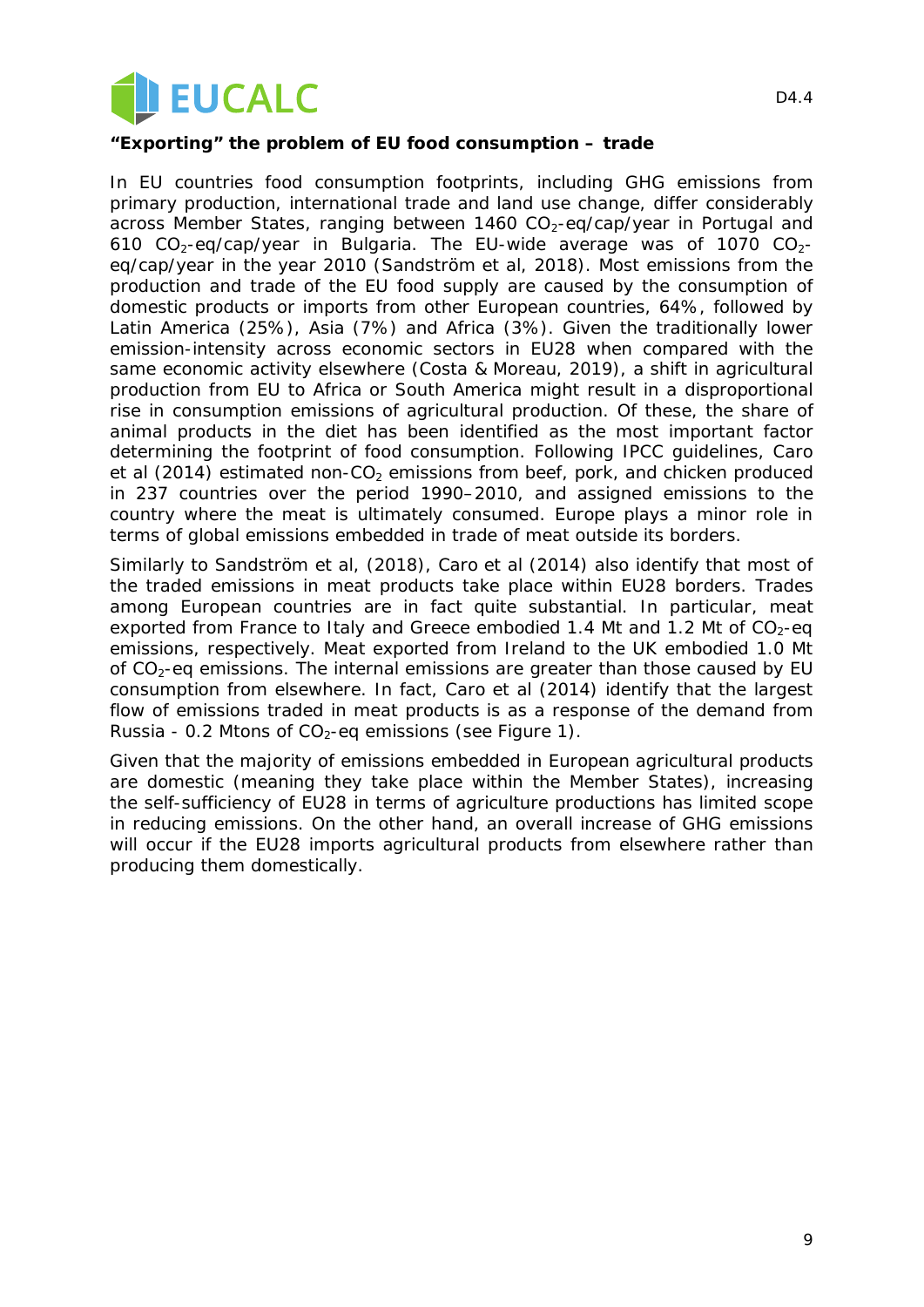## **UCALC**



*Figure 1- Largest interregional fluxes of emissions (Mtons of CO2-eq) embodied in trade of meat (aggregated to include beef cattle, pig and chicken meat) between largest net exporting-importing countries in the world (from Caro et al, 2014).*

#### <span id="page-9-0"></span>*Previous scenarios of diet-shifts & changing agricultural practices*

Over the recent years, evaluations of the mitigation potential and environmental benefits implied in dietary shifts have been a common presence in scientific literature, both at the global level (Springmann et al, 2018) and for particular countries (Milner et al, 2015). Systematic reviews point for reduction potential as high as 70–80% of GHG emissions and land use, and 50% of water use from adopting sustainable dietary patterns (Aleksandrowicz et al, 2016). Furthermore, the reduction in environmental footprints was generally proportional to the magnitude of animal-based food restriction.

### <span id="page-9-1"></span>**2.2Trade-offs in the coupled socio-agricultural system**

Trade-off analysis has become an increasingly important approach for evaluating system level outcomes of agricultural production (Klapwijk et al, 2014). Two of these important trades-offs are 1) feeding a growing and more affluent population while keeping GHG agricultural emissions in check, and 2) rowing large amounts of bioenergy required for global climate targets while keeping land expansion from endangering biodiversity.

At the global level, trade-offs/synergy analysis between mitigation and food security has revealed that closing the yield gap by 50% for crops and 25% for livestock by 2050 would decrease agriculture and land-use change emissions by 8% overall. Nevertheless, the way how the gaps are closed has a strong influence in the amount of GHG saving. Opting for sustainable land intensification to reduce the yield gap would increase GHG savings by one-third when compared with a fertilizer intensive pathway (Valin et al, 2013). An alternative option to feed a growing demand for calories is to expand current agricultural areas. For a scenario where calorie demand doubles with respect to the levels in the year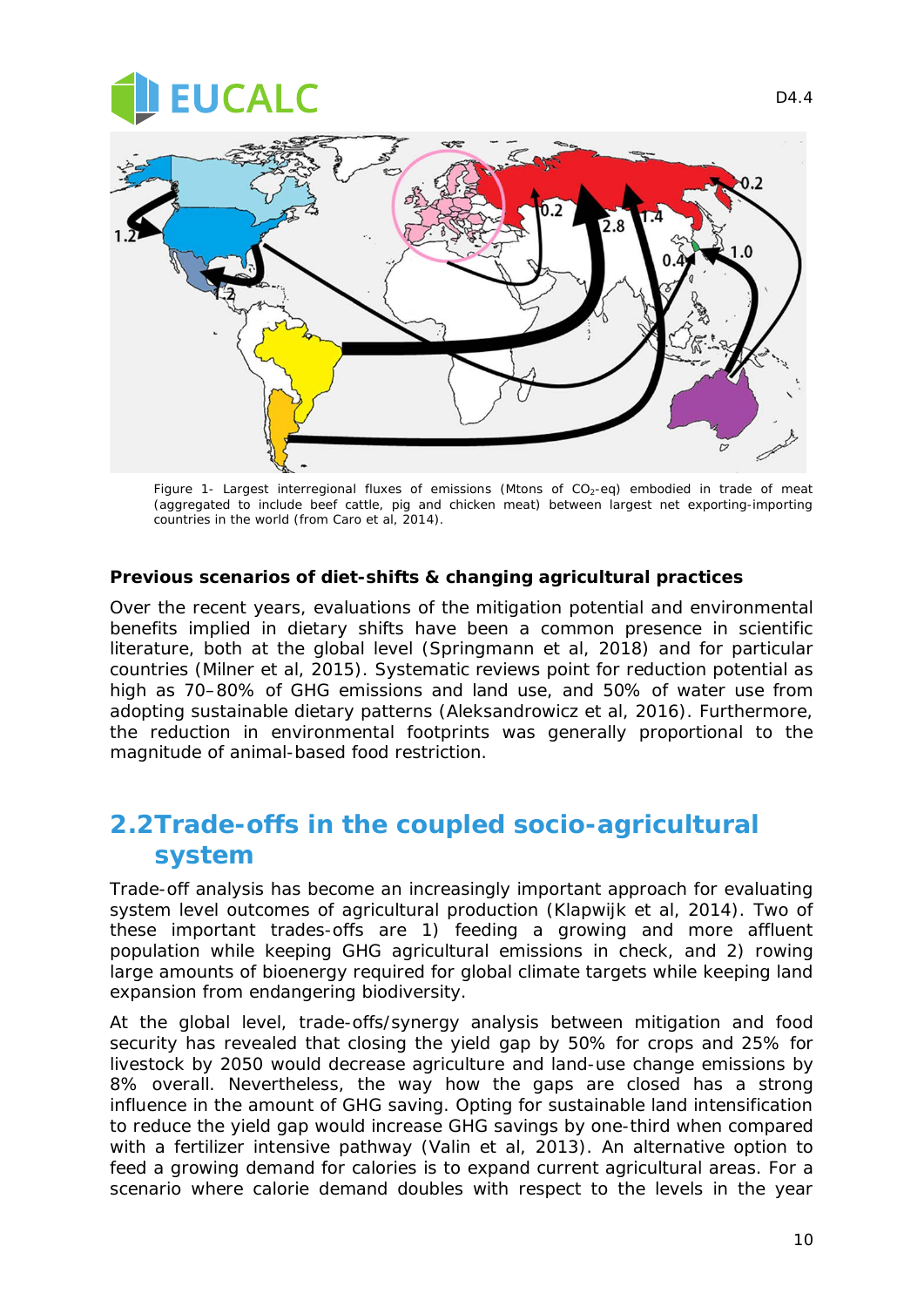

2000, selective extensification<sup>[5](#page-10-1)</sup> was found to save 6 billion metric tons of carbon compared with a business-as-usual approach $6$  (Johnson et al, 2014).



CO<sub>2</sub> Emissions from Land-Use Change (LUC)

<span id="page-10-0"></span>*Figure 2- Cumulative CO2 emissions from land-use change for a 300Ej demand of bioenergy in 2100* 

Strong decarbonisation targets will require agriculture to become an integral part of the global energy supply system, most noticeably through the provision of various kinds of biomass as a primary energy carrier. Such has raised considerable concerns about the sustainability of bioenergy due to potentially unfavourable negative impacts on biodiversity and food production for human consumption (Tomei & Helliwell, 2016). For a global low demand of bioenergy at around 100Ej by 2055 (in 2015 global bioenergy including wastes consumption was of 51 EJ<sup>[7](#page-10-3)</sup>) there is no need for further land expansion, provided average global technological change rates can be maintained at recent levels (Lotze-Campen et al, 2010). It is estimated that increasing the amount global demand for bioenergy to 300Ej by 2100 results in global cumulative emissions  $CO<sub>2</sub>$ between 2010 and 2030 of about 150Gt (see [Figure 2\)](#page-10-0), compared to circa 60Gt without demand for bioenergy.

Importantly, it seems that the trade-offs have been mostly looked at from an energy-supply perspective without considering significant changes in the type and amount of food-demand. While population expansion has been the largest driver for agricultural land use change in the past, dietary changes are a significant and growing driver of future land use. The types of food commodities consumed therefore more important than the quantity of per-capita consumption in determining the agricultural land requirement (Alexander et al, 2015 and 2016). Global studies point that the perpetuation of present-day diets will not lead to land savings even in the advent of continuous technology change. Supplying the projected global population of 9 billion people in 2050 with the present diet and agricultural technology of Northern America would mean that cropland area had to be almost doubled. Doing the same exercise using Western Europe as a reference for diets and agricultural production efficiency would still lead to an area expansion by more than 70% (Kastner et al, 2012).

l,

<span id="page-10-1"></span><sup>5</sup> Expansion takes place preferably in areas with the highest ratio of total calories produced to the loss of carbon with extensification.

<span id="page-10-2"></span><sup>&</sup>lt;sup>6</sup> Expansion takes place in a uniform manner across areas.

<span id="page-10-3"></span> $<sup>7</sup>$  International Energy Agency, Bioenergy and biofuels (2017)</sup> Direct link:<https://www.iea.org/topics/renewables/bioenergy/>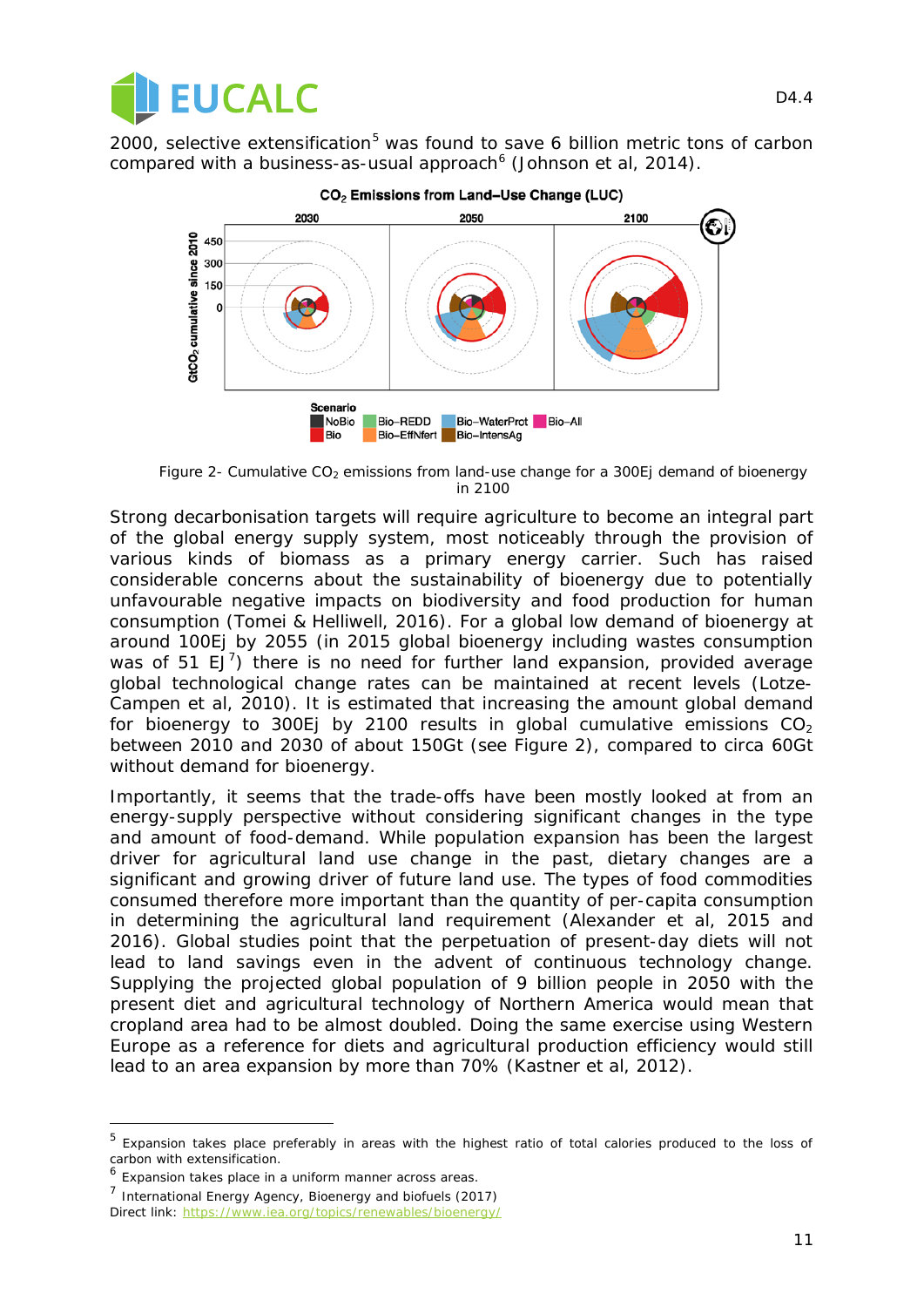

Given the described in sections [2.1](#page-6-4) and [2.2,](#page-9-1) a trade-off analysis for Europe would have to comprise both an explicit consideration of changing diets in addition and the exploration of a broad range of agricultural practices. In addition, considerations of trade will have to be made given the marked difference of agricultural footprints in countries across the globe.

It should also be pointed out that while global and continental analyses of tradeoffs on food security and environmental concerns might be plentiful, at the national level the exercises become scarcer. This is somehow at odds with the policy-making and target setting at the EU-level, which have both a continental and a country-specific setting. This report moves towards bridging these two scales by employing the EUCalculator model to evaluate country-specific but EUconsistent evaluation of trade-offs in the agricultural system.

## **3 Future scenarios for food & agriculture in Europe**

### **3.1 Methodology**

The present report aims at assessing the potential for emissions reduction under agricultural practices and dietary changes. Given the multiple factors that may indirectly affect this potential, a *ceteris-paribus* approach enables us to consider how the agri-food system could contribute to the global mitigation effort. In other words, the agri-food system features will be integrated and compared against a common setting for all the other sectors, including the macro-economic drivers (e.g. demography):

#### **Box 1 – EURef - Baseline**

l

In brief: The baseline scenario reproduces, as far as possible, the main sectoral assumptions and outputs of the EU-Reference scenario (EURef) by the year 2050 as detailed in Capros et al (2016). Accordingly, it portraits an Europe of limited progress towards decarbonization beyond the sectoral policies currently implemented and without a significant movement towards the adoption of sustainable lifestyles. In terms of GHG emissions, the baseline scenario achieves ~43.3% reduction in 2050 compared to year 2015 (in Capros et al. 2016, emissions savings are of 47.7% for the same time frame).

Global mitigation effort: There is only a minor effort in tackling emissions beyond the expected past trends in efficiency gains. Therefore the EU fails in achieving long-term published emission reduction ambitions. This also takes into account the possibility that some emission reductions are achieved, but climate sensitivity is such that these ambitions make no real difference to the amount of warming in 2100. As results, a 4 degree scenario by 2100 is possible.

Demography: This level is aligned with the baseline population projection in Eurostat (2019 update)<sup>[8](#page-11-0)</sup>. Under this scenario population of EU28 reaches 533 Million in 2050. There is a moderate increase of more population moving into urban areas from about 72.5% to 80% (in line with current trends) but lower

<span id="page-11-0"></span><sup>8</sup> https://ec.europa.eu/eurostat/web/population-demography-migration-projections/population-projections-data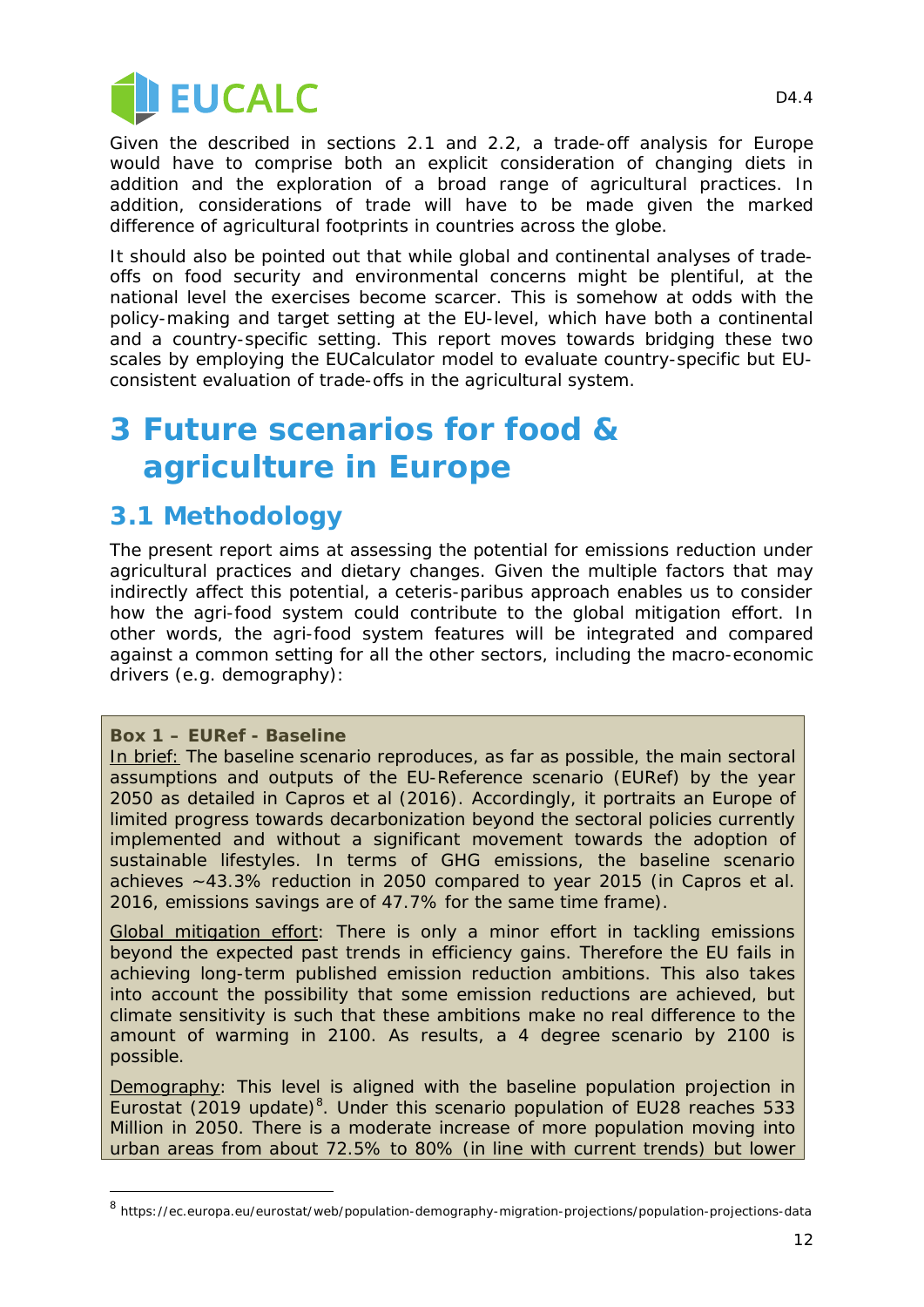

than the strongest urbanization scenario available for Europe.

**Lifestyles:** Behavioural change evolves largely following past observed trends. Individual travel demand continues to rise and by 2050 it is circa 20% higher than currently. A similar increase takes also place in the amount of living residential area per person. Diets change very little apart from the slow decline in bovine meat and a moderate shift towards eating more vegetables. The number of appliances per household increases and so does the demand for packaging.

Buildings: In the building sector the annual renovation rate tops at 1% with most of the renovations being shallow (that is, achieving only -30% energy savings). The efficiency of boilers increases slowly across the stock to an average of 85% for gas boilers and 81% for oil boilers. No increase in district heating with the share in building heating supply following the historical trend pre 2015. Finally, the appliance efficiency is set to 38%.

Transport: Car use continues to grow. No effort to reduce urban sprawl, or to invest in rail and public transport infrastructure. This leads to a quasi-statusquo in 2050 compared to 2015 levels. By 2050, Low Emission Vehicles (Gas, Plug-in Hybrid) represent 6% of new sales and Zero Emission Vehicles (Battery Electric Vehicles and Fuel Cell Electric Vehicles) represent 2% of new sales. Finally, by 2050 biofuels represent 7% of total road fuels in 2050, no biofuels for marine and aviation.

Manufacturing: Material switches range from 3% (substitution of conventional wall insulation with cellulose) up to 20% (substitution of concrete with timber in buildings). The improvement rate of material efficiency ranges between 2 and 8%. No major energy efficiency measures in the manufacturing and production sector are observed. Slightly more ambitious energy efficiency measures in the manufacturing and production sector take place. The estimated range of increased energy efficiency is between 5% (wood products) and 16% (food, beverages and tobacco) across sectors.

Energy: The transition to RES is slow. Coal power plants are closed only as they reach end of life, and planned new coal power plants in countries enabling coal in the mix are coming online. Carbon capture evolves very slowly and no more than 10% of energy the emissions are captured by 2050. New on- and off-shore wind power capacities follow the current trends and so does new PV and CSP capacities, by 2050 both new wind and solar capacities exceed 200 GW each.

### **3.2 Scenario narratives**

The European Calculator is an exploratory model by essence and enables one to consider a wide range of possible setting that can: (1) match the existing "state of the art" scenarios, (2) but while exploring how the agri-food system sustainability could be affected by various factors in these scenarios (e.g. diets, bioenergy demand or global temperature); (3) or else yield new insights and new storylines, such as how do the impacts of diets shifts without agricultural practices improvement – or the other way around – affect the sustainability of the agri-food system?

There is no such thing as agri-food system sustainability regardless without an alignment between agricultural practices and the diet patterns. In other words,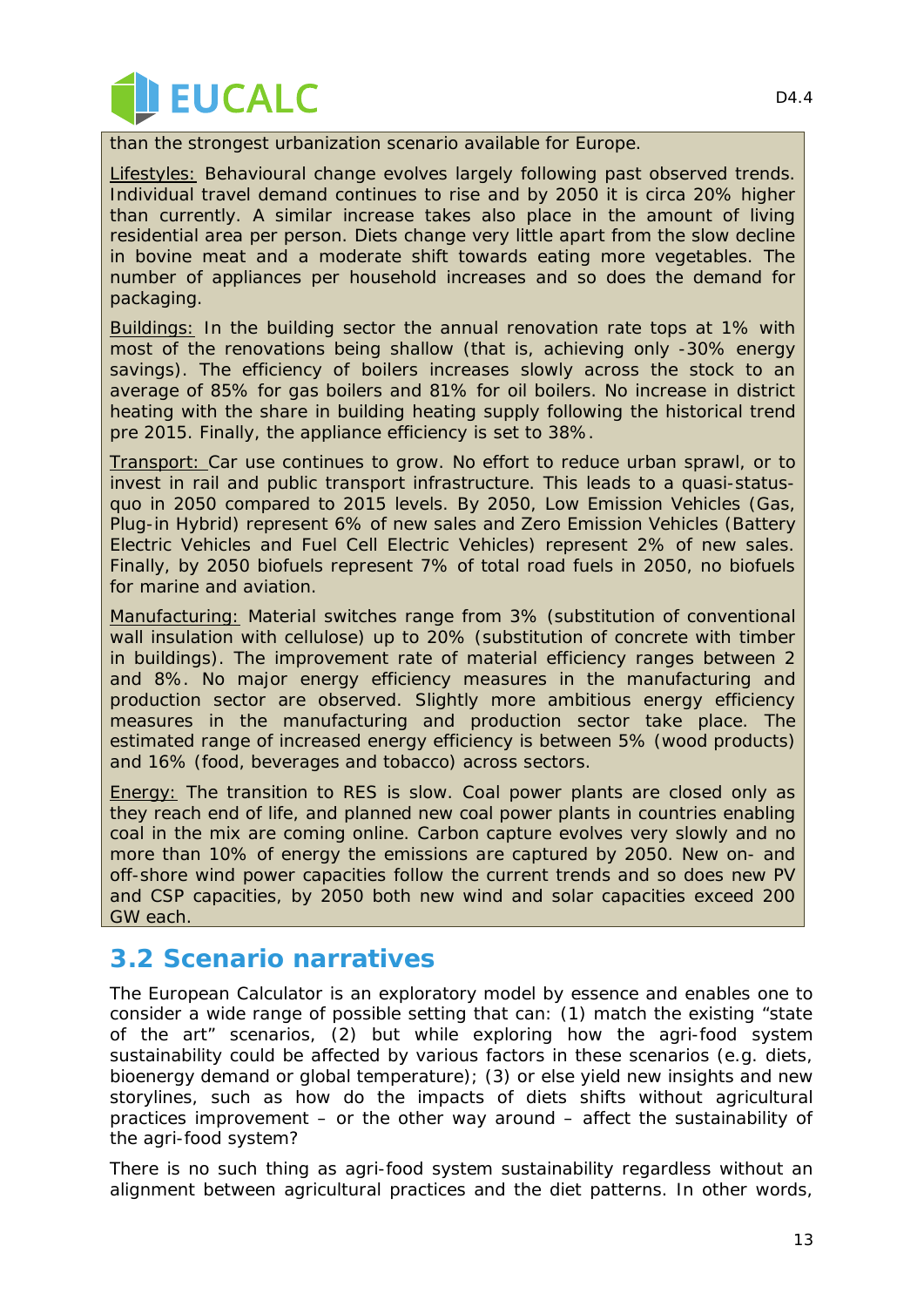

sustainability emerges from the smart combination of the diets and practices, which are driven by multiple factors at the crossroads of technology and lifestyle patterns. In order to capture this spectrum of possible settings, the following section provides narrative descriptions of the scenarios used in the report to evaluate the potential GHG emission reduction under various agricultural practices and dietary change (see Figure 3). The storylines highlight the main scenario characteristics, relationships between key driving forces and the dynamics of their evolution.



*Figure 3- Scope of the EUCalculator exploratory pathways for the agri-food system [grey boxes refer to state of the art scenarios, colored ones refers to EUCalculator scenarios]*

The present report will consider 4 heterogeneous scenarios including EUCalculator '**Intense**', '**Low-Carbon**', '**Agroecology**', and '**NIMBY**'. The following boxes present each scenario narratives in brief:

#### **Box 2 - Intense:** intensified agricultural production system without lowcarbon diet shift

In brief: The Intense scenario portraits a future in which agricultural practices regarding crop and livestock production is intensified according to the maximum technical potential. The European dietary habits are assumed to continuing following the historical trends. Therefore, the *Intense* scenario explores a technologically challenging pathway for the agricultural production system in which society fails to shift towards low-carbon diets. Land sparing approach possibly enables to extend forest area but in a limited extent given the European dietary habits. The scenario considers an acceleration of the current trends and challenges technology more than management practices.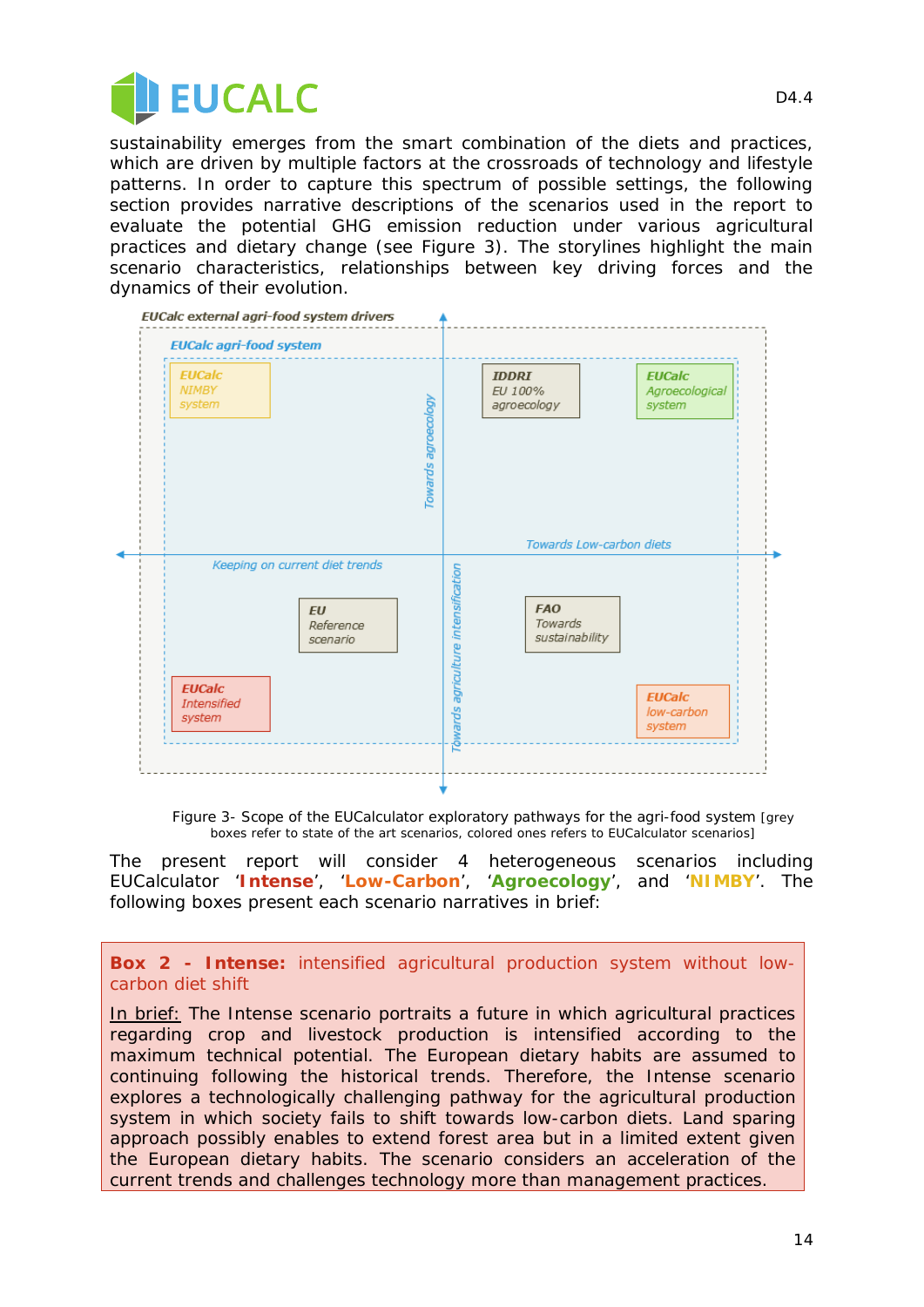

Literature Mapping: Intense scenario can be considered an hybrid pathway combining the EURef scenario storyline with FAO's (FAO, 2018) most ambitious agriculture yields for 2050 pathways.

Lifestyle: Calorie requirements of the European population evolve according to the country-specific linear trends of body mass extracted from NCD Risk Factor Collaboration 2016 (NCD-RisC, 2016). The composition of European diets evolves according to past (2000-2013) linear trends for each food group considered until the year 2050. Food waste at the consumer level is kept constant to values observed in 2013 using the food-group specific factors in Gustafsson et al, 2013.

Agricultural practices, input-use and GHG emissions: Both livestock and crop production systems are intensified (FAO, 2018). The food and feed selfsufficiency are assumed to continuing the historical trends (Capros et al, 2013). Crop yields are increasing but while increasing input requirements in terms of fertilizers and pesticides (FAO, 2018). Livestock yields are also increasing but while decreasing the animal living condition and increasing food losses and wastes (e.g. illness). Bioenergy production is assumed to follow the EURef pathways (see section 3.1, Box 1). Lands can be spared thanks to the intensification of the production system, enabling afforestation/reforestation. Cropland consists of monocultures, and feedlots are used as the main livestock production system.

#### **Box 3 - Low-Carbon:** intensified agricultural production system with lowcarbon diet shift

In brief: The Low-Carbon scenario follows the agricultural practices pattern of Intense but while considering a strong movement towards a convergence of European dietary patterns with the health guideline in WHO and the flexitarian diet proposed in (Springmann et al, 2018). Therefore, the Low-Carbon scenario explores a pathway that is challenging for both the agricultural production system and the lifestyle patterns. Land sparing approach possibly enables to extend forest area in a large extent given the shift for low-carbon diets.

Literature Mapping: The Low-Carbon scenario philosophy is the most represented in the literature, joining both intensified production systems and low-carbon shifts.

Lifestyle: Calorie requirements of the European population are reduced reflecting lifestyle changes that favours eating just the necessary amount of calories to guarantee that the current obesity prevalence in Europe drops by 50%. Regarding diets, there is a widespread adoption of a flexitarian diet as proposed in Springmann et al, (2018). This means that meat consumption in kept at 38g per day with 13g per day of red meat. Sugars and sweeteners are kept at below 5% of calorie intake; and fruits and vegetables consumption to be over 600g/day. Food waste at the consumer level is reduced by 75% by 2050.

Agricultural practices, input-use and GHG emissions: Both livestock and crop production systems are intensified (FAO, 2018). The food and feed selfsufficiency are assumed to continuing the historical trends (Capros et al, 2013). Crop yields are increasing but while increasing input requirements in terms of fertilizers and pesticides (FAO, 2018). Livestock yields are also

D<sub>4</sub> 4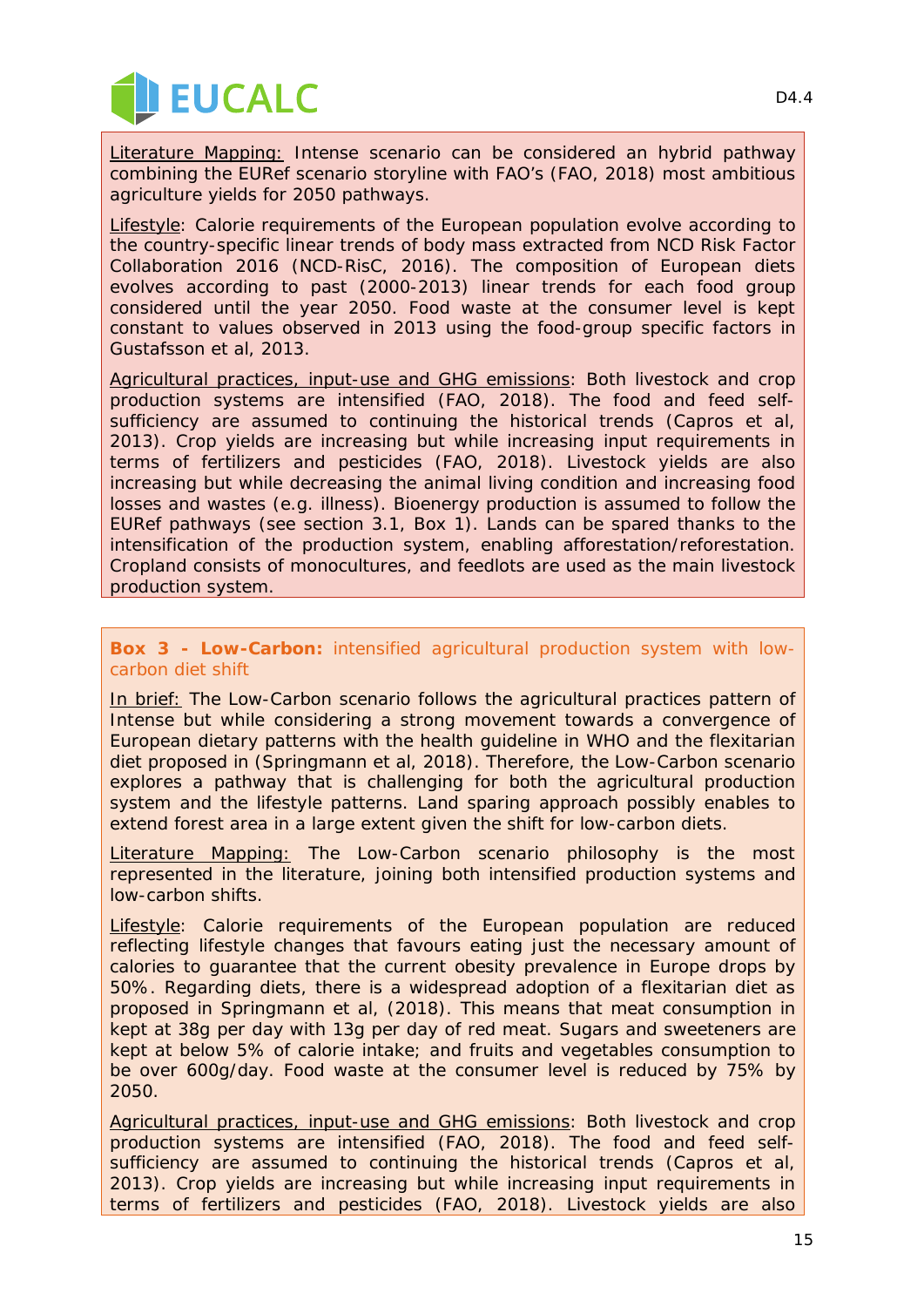

increasing while decreasing the animal living condition and increasing food losses and wastes (e.g. illness). Bioenergy production is assumed to follow the EURef pathways (see section 3.1, Box 1). Lands can be spared thanks to the intensification of the production system, enabling afforestation/reforestation. Cropland consists of monocultures, and feedlots are used as the main livestock production system.

**Box 4 - Agroecology:** agroecology production system with low-carbon diet shift

In brief: The Agroecology scenario follows the aim of achieving agricultural systems that are 100% agroecological as described in Poux and Aubert (2018) while considering at the same time a successful dietary shift towards a healthy (WHO) and low-carbon diet (Springmann et al, 2018). The Agroecology scenario explores a pathway that is challenging for both the agricultural production system and the lifestyle dietary patterns. Contrary to Intense and Low-Carbon scenarios, technological shifts refer to novel management approaches. Agroecology offers a land sharing option that enables carbon to be stocked through agroforestry and sylvopasture options.

Literature Mapping: Agroecology scenario can be considered a pathway combining the agroecology production standards (Poux and Aubert, 2018) and the deployment of the low-carbon diet as proposed by (Springmann et al, 2018).

Lifestyle: Calorie requirements of the European population are reduced reflecting lifestyle changes that favours eating just the necessary amount of calories to guarantee that the current obesity prevalence in Europe drops by 50%. Regarding diets, there is a widespread adoption of a flexitarian diet as proposed in Springmann et al, (2018). This means that meat consumption in kept at 38g per day with 13g per day of red meat. Sugars and sweeteners are kept at below 5% of calorie intake; and fruits and vegetables consumption to be over 600g/day. Food waste at the consumer level is reduced by 75% by 2050.

Agricultural practices, input-use and GHG emissions: Both livestock and crop production systems follow the agroecology standards (Poux and Aubert, 2018), leading to decrease crop yields and maintaining livestock yields. Cropland is under agroforestry management and low-no tillage is the standard, leading to increase the cropland carbon stock. Grasslands are also under agroforestry management. The food and feed self-sufficiency are assumed to continuing the historical trends (Capros et al, 2013). Neither synthetic fertilizers nor pesticides are used by 2050, and energy-use per ha is reduced. Food losses and wastes are limited and highly reduced compared with 2015.

#### **Box 5 - NIMBY:** agroecology production system without low-carbon diet shift

In brief: The NIMBY scenario considers a shift of the European agricultural system towards agroecology, while considering the current trends in terms of diets. Without a diet shift, the extensive agroecology approach leads to higher land competition, possibly leading to domestic and non-domestic deforestation through the livestock land and feed requirement. NIMBY enables to increase the local agri-food system sustainability while possibly decreasing the global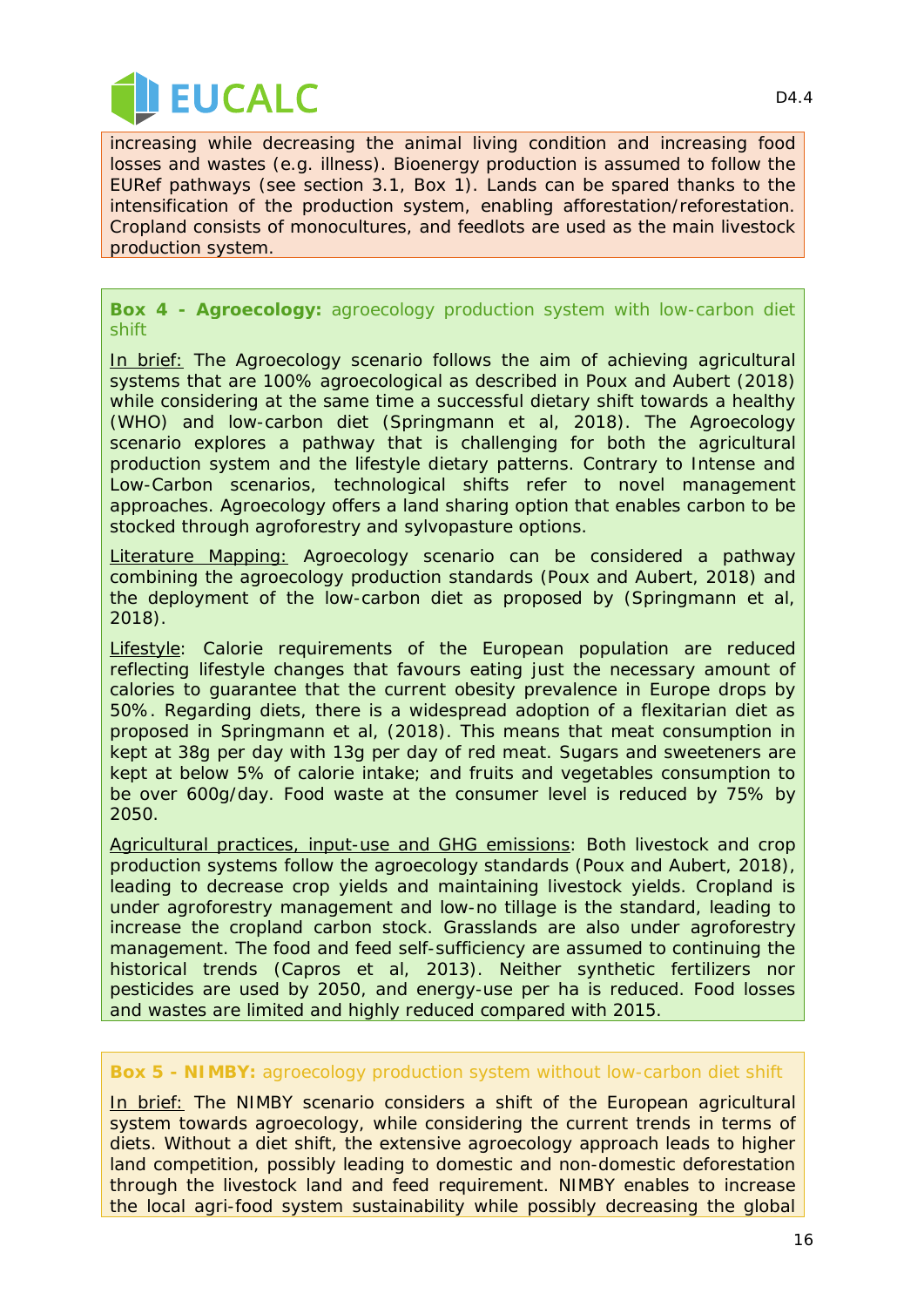

agri-food system sustainability.

Literature Mapping: NIMBY scenario is investigating the limit of the agroecological approach given the current dietary trend.

Lifestyle: Calorie requirements of the European population evolve according to the country-specific linear trends of body mass extracted from NCD Risk Factor Collaboration 2016 (NCD-RisC, 2016). The composition of European diets evolves according to past (2000-2013) linear trends for each food group considered until the year 2050. Food waste at the consumer level is kept constant to values observed in 2013 using the food-group specific factors in Gustafsson et al 2013.

Agricultural practices, input-use and GHG emissions: both livestock and crop production systems follow the agroecology standards (Poux and Aubert, 2018), leading to decrease crop yields and maintaining livestock yields. Cropland is under agroforestry management and low-no tillage is the standard, leading to increase the cropland carbon stock. Grasslands are also under agroforestry management. The food and feed self-sufficiency are assumed to continuing the historical trends (Capros et al, 2013). Neither synthetic fertilizers nor pesticides are used by 2050, and energy-use per ha is reduced. Food losses and wastes are limited and highly reduced compared with 2015.

### <span id="page-16-0"></span>**3.3 Scenarios as European calculator pathways**

The following section aims at presenting the rationales and lever setting of the European Calculator that enable to match the previously detailed scenario. When comparing against EURef scenario, "*not explicit in EURef*" refers to features considered in EURef but not explicitly quantified, while "*not considered in EURef*" refers to features out of the EURef scope.

#### **3.3.1 Lifestyles: towards a low-carbon diet?**

#### *3.3.1.1 Levers for the scenarios explored*

The lever settings for diets, food waste and calorie requirements in [Table 2](#page-17-0) are based on the groundwork carried in Del 1.3 and 8.3 (Costa et al, 2017, 2019). The calorie ranges for diets (by food group, e.g., poultry, cereals, etc…) reflect the spectrum of possible changes investigated in the literature. This range is bounded between the calorie demand of diets following past observed trends until 2050 and those resulting from a generalized convergence of the entire population of countries towards the adoption of diets that comply with the health standards of WHO and flexitarian diet, as also proposed in Springmann et al, (2018).

In addition to change in diets, the granularity of the EUCalculator model also allows to make considerations on the evolution of food waste at the consumer level (waste at the farm level is dealt with in agricultural practices). In this case the scenarios proposed range between stagnation to current levels of food waste until the year 2050, or the compliance of Sustainable Development Target 12.3 that states "b*y 2030, halve per capita global food waste at (…) and consumer*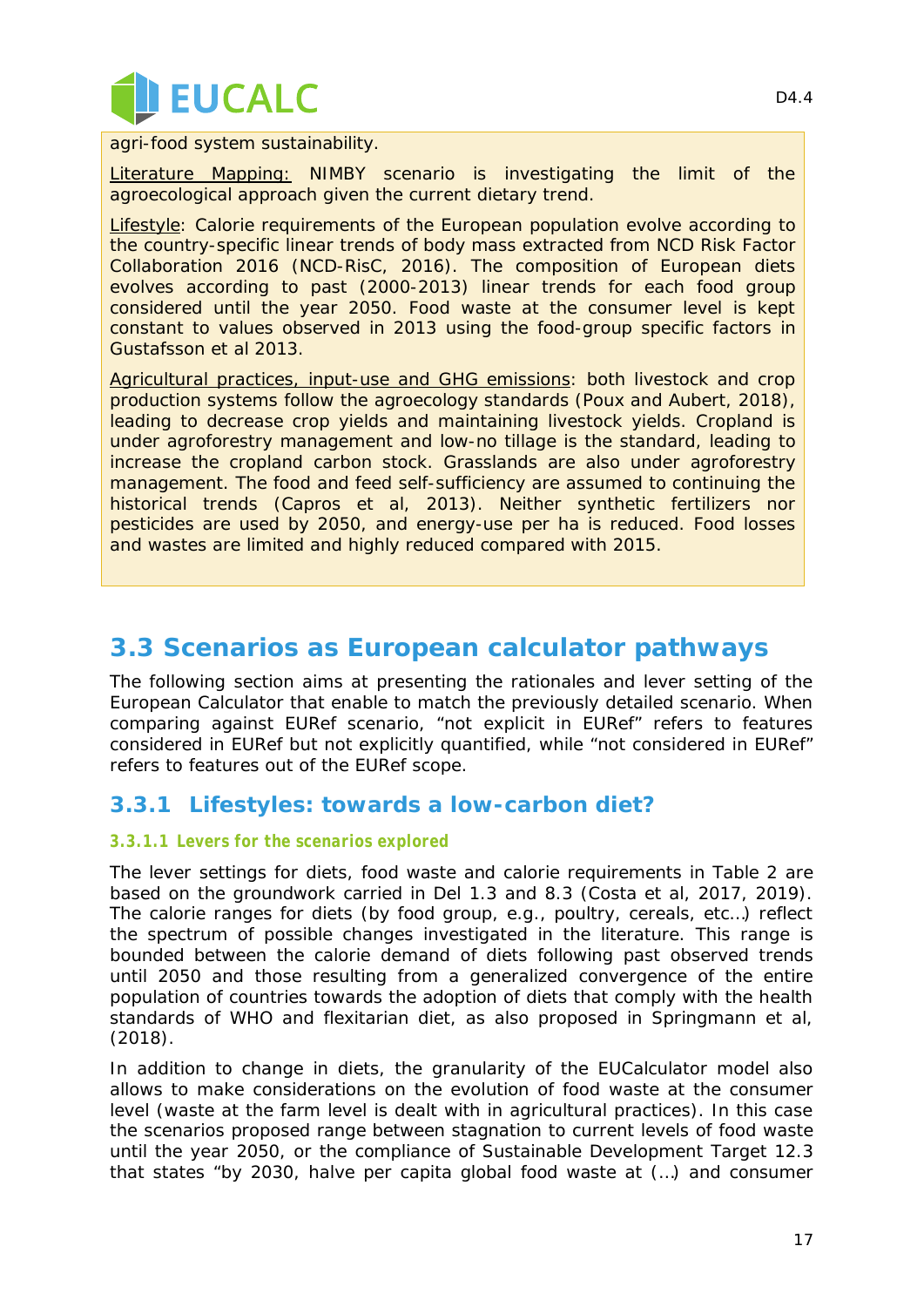

*levels."* The consumer-level shares of food waste are derived as a proportion of calorie availability as detailed in Gustafson et al (2013).

<span id="page-17-0"></span>

|             | Table 2- Diet composition and food-waste settings for the following scenarios |                                     |                |  |
|-------------|-------------------------------------------------------------------------------|-------------------------------------|----------------|--|
|             | <b>Lever setting</b>                                                          | <b>Main variables</b>               | Values by 2050 |  |
|             |                                                                               | Calorie requirements [kcal/cap/day] | 2572           |  |
|             |                                                                               | Food waste [kcal/cap/day]           | 521            |  |
|             |                                                                               | Pig calories [kcal/cap/day]         | 160            |  |
|             |                                                                               | Poultry calories [kcal/cap/day]     | 80             |  |
| Intense     |                                                                               | Bovine calories [kcal/cap/day]      | 44             |  |
|             |                                                                               | Milk calories [kcal/cap/day]        | 370            |  |
|             | ambition level                                                                | Fruits calories [kcal/cap/day]      | 80             |  |
|             |                                                                               | Vegetable calories [kcal/cap/day]   | 60             |  |
|             |                                                                               | Cereals calories [kcal/cap/day]     | 695            |  |
|             |                                                                               | Calorie requirements [kcal/cap/day] | 2386           |  |
|             |                                                                               | Food waste [kcal/cap/day]           | 130            |  |
|             |                                                                               | Pig calories [kcal/cap/day]         | 55             |  |
|             |                                                                               | Poultry calories [kcal/cap/day]     | 25             |  |
|             |                                                                               | Bovine calories [kcal/cap/day]      | 14             |  |
|             |                                                                               | Milk calories [kcal/cap/day]        | 370            |  |
| Low-Carbon  |                                                                               | Fruits calories [kcal/cap/day]      | 357            |  |
|             | ambition level                                                                | Vegetable calories [kcal/cap/day]   | 261            |  |
|             |                                                                               | Cereals calories [kcal/cap/day]     | 689            |  |
|             |                                                                               | Calorie requirements [kcal/cap/day] | 2386           |  |
|             |                                                                               | Food waste [kcal/cap/day]           | 130            |  |
|             |                                                                               | Pig calories [kcal/cap/day]         | 55             |  |
|             |                                                                               | Poultry calories [kcal/cap/day]     | 25             |  |
| Agroecology |                                                                               | Bovine calories [kcal/cap/day]      | 14             |  |
|             |                                                                               | Milk calories [kcal/cap/day]        | 370            |  |
|             |                                                                               | Fruits calories [kcal/cap/day]      | 357            |  |
|             | ambition level                                                                | Vegetable calories [kcal/cap/day]   | 261            |  |
|             |                                                                               | Cereals calories [kcal/cap/day]     | 689            |  |
|             |                                                                               | Calorie requirements [kcal/cap/day] | 2572           |  |
|             |                                                                               | Food waste [kcal/cap/day]           | 521            |  |
|             |                                                                               | Pig calories [kcal/cap/day]         | 160            |  |
|             |                                                                               | Poultry calories [kcal/cap/day]     | 80             |  |
| NIMBY       |                                                                               | Bovine calories [kcal/cap/day]      | 44             |  |
|             |                                                                               | Milk calories [kcal/cap/day]        | 370            |  |
|             | ambition level                                                                | Fruits calories [kcal/cap/day]      | 80             |  |
|             |                                                                               | Vegetable calories [kcal/cap/day]   | 60             |  |
|             |                                                                               | Cereals calories [kcal/cap/day]     | 695            |  |
|             |                                                                               | Calorie requirements [kcal/cap/day] | 2572           |  |
|             |                                                                               | Food waste [kcal/cap/day]           | 521            |  |
|             |                                                                               | Pig calories [kcal/cap/day]         | 160            |  |
|             |                                                                               | Poultry calories [kcal/cap/day]     | 80             |  |
| EURef       |                                                                               | Bovine calories [kcal/cap/day]      | 44             |  |
|             |                                                                               | Milk calories [kcal/cap/day]        | 370            |  |
|             | ambition level                                                                | Fruits calories [kcal/cap/day]      | 80             |  |
|             |                                                                               | Vegetable calories [kcal/cap/day]   | 60             |  |
|             |                                                                               | Cereals calories [kcal/cap/day]     | 695            |  |

Finally, the scope of dietary change is completed by the explicit inclusion in the EUCalculator model of scenarios for total calorie requirements of the population, ranging between a) continuation of the past trends in body weights constructed from the historical data in NCD Risk Factor Collaboration (NCD-RisC 2016) and b) the reduction of body weights so that obesity in a given country is cut by half by the year 2050.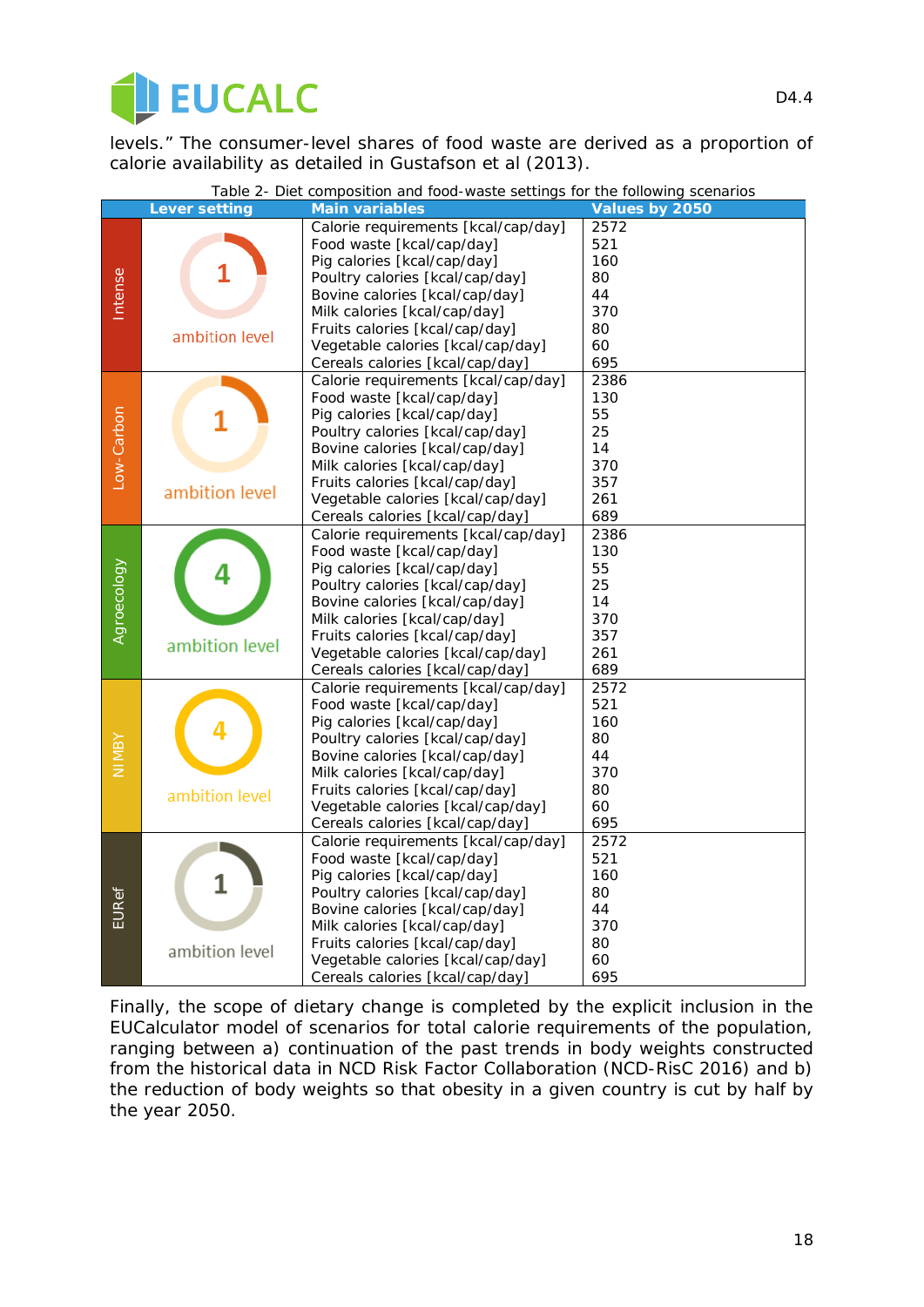## EUCALC

#### **3.3.2 Agriculture: towards a sustainable food production system?**

The first sub-section presents the EUCalculator tool lever setting corresponding to each scenario. The second sub-section provides the lever setting for the external agri-food system drivers - *common setting for all scenarios* - that are following as much as possible the EURef scenario.

#### *3.3.2.1 Levers for the scenarios explored.*

The lever setting for the *climate smart cropping system* is based on an extensive literature survey (Baudry et al, 2019a) and aimed to capture the whole spectrum of what is technically possible ranging from the most intensive (large scale monocultures) to the most extensive (agroecology) approaches (Capros et al., 2013; FAO, 2018; Madeira et al, 2017; Poux and Aubert, 2018; Sánchez-Muros et al, 2014). Table 2 presents the EUCalculator lever setting that matches EURef, Intense, Low-Carbon, Agroecology, and NIMBY scenarios.

|             | i upic o<br><b>Lever setting</b> | emmeter sing the opping system setting for the following secritatios<br><b>Main variables</b>                                                                                      | Values by 2050                                                                                                                                                                              |
|-------------|----------------------------------|------------------------------------------------------------------------------------------------------------------------------------------------------------------------------------|---------------------------------------------------------------------------------------------------------------------------------------------------------------------------------------------|
| Intense     | ambition level                   | Wastes & Losses [%]<br>Crop-yields [kcal/ha]<br>Fertilizer-use [kg/ha]<br>Pesticide-use [kg/ha]<br>Energy-use [toe/ha]<br>Residue for soil retention [%]<br>Agroforestry cover [%] | +50% for cereals by 2050<br>+29% for cereals by 2050<br>+44% by 2050<br>Following historical trends<br>-14% by 2050<br>Following 2015 trends<br>none                                        |
| Low-Carbon  | ambition level                   | Wastes & Losses [%]<br>Crop-yields [kcal/ha]<br>Fertilizer-use [kg/ha]<br>Pesticide-use [kg/ha]<br>Energy-use [toe/ha]<br>Residue for soil retention [%]<br>Agroforestry cover [%] | +50% for cereals by 2050<br>+29% for cereals by 2050<br>+44% by 2050<br>Following historical trends<br>-14% by 2050<br>Following 2015 trends<br>none                                        |
| Agroecology | ambition level                   | Wastes & Losses [%]<br>Crop-yields [kcal/ha]<br>Fertilizer-use [kg/ha]<br>Pesticide-use [kg/ha]<br>Energy-use [toe/ha]<br>Residue for soil retention [%]<br>Agroforestry cover [%] | -81% for cereals by 2050<br>-25% for cereals by 2050<br>No synthetic fertilizers by 2050<br>no pesticides by 2050<br>-21% by 2050<br>Following sustainable rates<br>All croplands           |
| NIMB        | ambition level                   | Wastes & Losses [%]<br>Crop-yields [kcal/ha]<br>Fertilizer-use [kg/ha]<br>Pesticide-use [kg/ha]<br>Energy-use [toe/ha]<br>Residue for soil retention [%]<br>Agroforestry cover [%] | -81% for cereals by 2050<br>-25% for cereals by 2050<br>No synthetic fertilizers by 2050<br>no pesticides by 2050<br>-21% by 2050<br>Following sustainable rates<br>All croplands           |
| EURef       | B<br>ambition level              | Wastes & Losses [%]<br>Crop-yields [kcal/ha]<br>Fertilizer-use [kg/ha]<br>Pesticide-use [kg/ha]<br>Energy-use [toe/ha]<br>Residue for soil retention [%]<br>Agroforestry cover [%] | Not explicit in EURef<br>Not explicit in EURef<br>6% efficiency increase by 2030<br>Not explicit in EURef<br>About -0.86%/year until 2050<br>Based on UNFCCC rates<br>Not explicit in EURef |

*Table 3- Climate-smart cropping system setting for the following scenarios*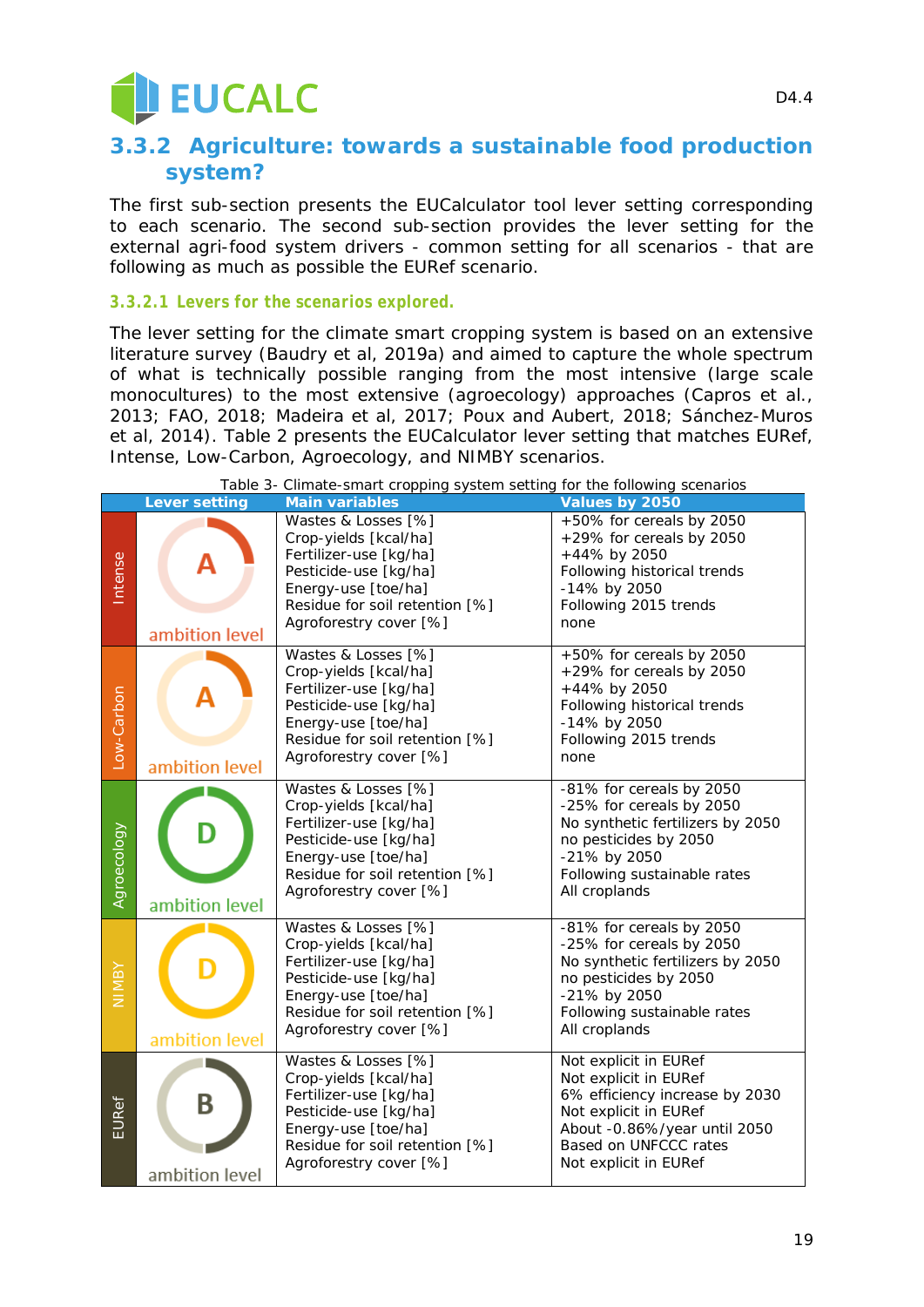

*Main references: Historical data are mainly based on FAOSTAT and Eurostat databases. Focusing on future time series, the food wastes and losses, the yields and input-uses are mainly based on (FAO, 2018; Gustafsson et al., 2013; Poux and Aubert, 2018). Residues-use and allocation are following the recommendations of (Searle and Malins, 2016). Finally, agroforestry values are based on (den Herder et al., 2017).*

The lever setting for the *climate smart livestock system* is based on an extensive literature survey (Baudry et al, 2019a) and aimed to capture the whole spectrum of what is technically possible ranging from the most intensive (feedlots) to the most extensive (extensive use of grassland) approaches (Capros et al., 2013; FAO, 2018; Madeira et al., 2017; Poux and Aubert, 2018; Sánchez-Muros et al., 2014). Table 4 presents the EUCalculator lever setting for the climate-smart livestock production system:

|              | <b>Lever setting</b> | <b>Main variables</b>                                                                                                                                                                                                 | Values by 2050                                                                                                                                                                  |
|--------------|----------------------|-----------------------------------------------------------------------------------------------------------------------------------------------------------------------------------------------------------------------|---------------------------------------------------------------------------------------------------------------------------------------------------------------------------------|
| Intense      | ambition level       | Wastes & Losses [%]<br>Livestock-yields [kcal/lsu]<br>Livestock-slaughter rate [%]<br>Manure-management methods [%]<br>Enteric emission [kgCH4/lsu]<br>Livestock grazing intensity [Isu/ha]<br>Sylvopasture cover [%] | +44% for meat by 2050<br>+12.2% for bovine by 2050<br>+100% for bovine by 2050<br>AD (see bioenergy-capacity)<br>Constant, e.g. 5 for goats<br>3.8 Isu/ha<br>none               |
| Low-Carbon   | ambition level       | Wastes & Losses [%]<br>Livestock-yields [kcal/lsu]<br>Livestock-slaughter rate [%]<br>Manure-management methods [%]<br>Enteric emission [kgCH4/lsu]<br>Livestock grazing intensity [Isu/ha]<br>Sylvopasture cover [%] | +44% for meat by 2050<br>+12% for bovine by 2050<br>+100% for bovine by 2050<br>AD (see bioenergy-capacity)<br>Constant, e.g. 5 for goats<br>3.8 Isu/ha<br>none                 |
| Agroecology  | ambition level       | Wastes & Losses [%]<br>Livestock-yields [kcal/lsu]<br>Livestock-slaughter rate [%]<br>Manure-management methods [%]<br>Enteric emission [kgCH4/lsu]<br>Livestock grazing intensity [Isu/ha]<br>Sylvopasture cover [%] | -81% for meat by 2050<br>0% for bovine by 2050<br>0% for bovine by 2050<br>AD (see bioenergy-capacity)<br>Constant, e.g. 5 for goats<br>1 Isu/ha<br>All pastureland             |
| <b>ABMIN</b> | ambition level       | Wastes & Losses [%]<br>Livestock-yields [kcal/lsu]<br>Livestock-slaughter rate [%]<br>Manure-management methods [%]<br>Enteric emission [kgCH4/lsu]<br>Livestock grazing intensity [Isu/ha]<br>Sylvopasture cover [%] | -81% for meat by 2050<br>0% for bovine by 2050<br>0% for bovine by 2050<br>AD (see bioenergy-capacity)<br>Constant, e.g. 5 for goats<br>1 Isu/ha<br>All pastureland             |
| <b>EURef</b> | B<br>ambition level  | Wastes & Losses [%]<br>Livestock-yields [kcal/lsu]<br>Livestock-slaughter rate [%]<br>Manure-management methods [%]<br>Enteric emission [kgCH4/lsu]<br>Livestock grazing intensity [Isu/ha]<br>Sylvopasture cover [%] | Not explicit in EURef<br>Increase by 42% (milk)<br>Not explicit in EURef<br>AD (bioenergy-capacity)<br>Increasing with yields<br>Not explicit in EURef<br>Not explicit in EURef |

*Table 4- Climate-smart livestock system setting for the following scenarios*

*Main references: Historical data are mainly based on FAOSTAT and Eurostat databases. Focusing on future time series, the food wastes and losses and the yields are mainly based on (FAO, 2018; Gustafsson et al., 2013; Poux and Aubert, 2018). Finally, agroforestry values are based on (den Herder et al., 2017).*

Finally, the lever setting for the *land management* is mainly based on the UNFCCC inventories for land-use change patterns as well as the carbon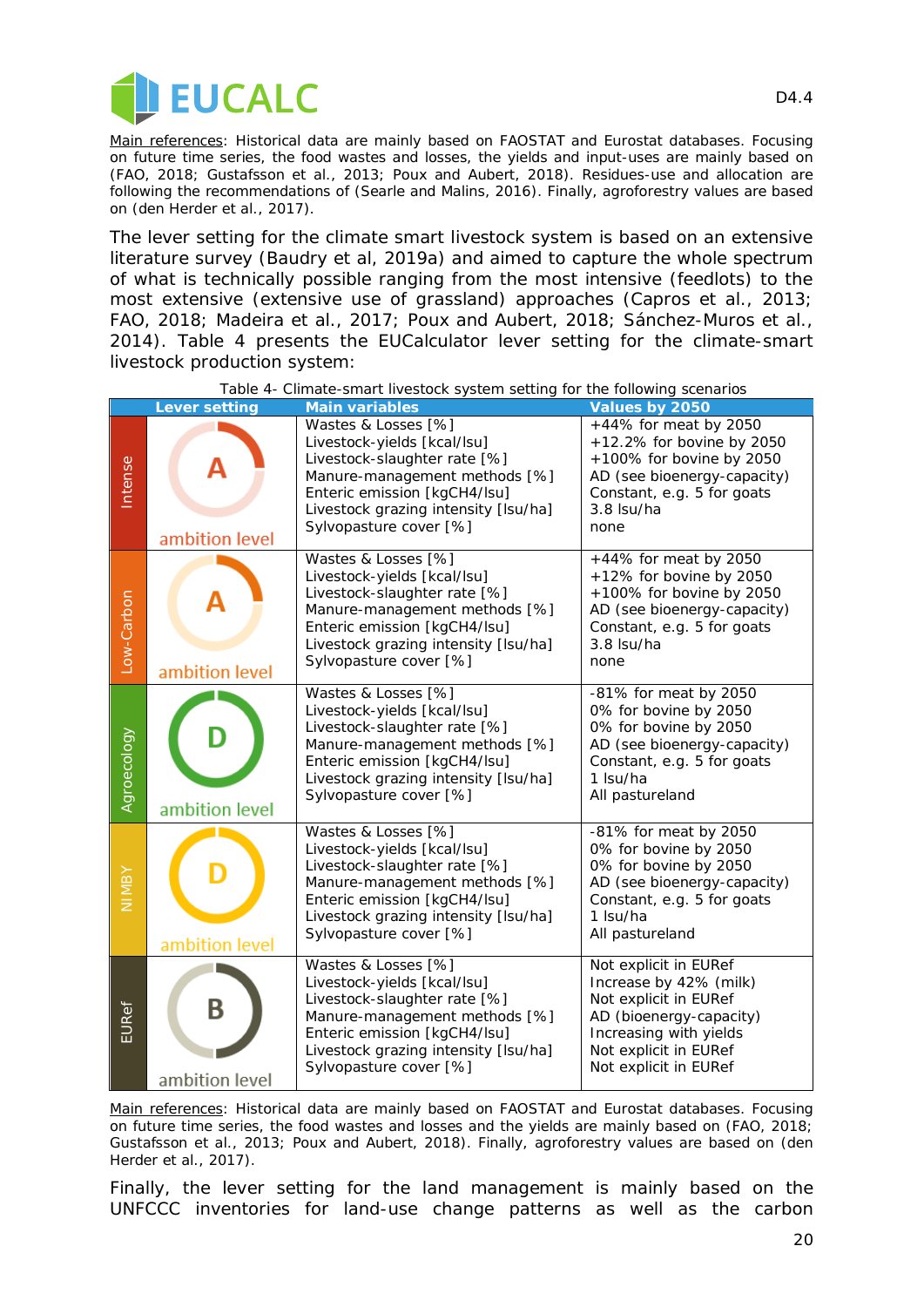

dynamics. Same as forestry sector, it is worth mentioning that the EURef (Capros et al., 2013) scenario's approach focuses on  $CO<sub>2</sub>$  and explicit carbon and land-dynamics patterns were either not explicitly detailed or not considered, such as wetland, settlements and other lands dynamics. Table 6 presents the EUCalculator lever setting for the land management:

|              | <b>Lever setting</b> | Land management setting for the following secrial los<br><b>Main variables</b>                                                     | Values by 2050                                                                                                                                                                                                                   |
|--------------|----------------------|------------------------------------------------------------------------------------------------------------------------------------|----------------------------------------------------------------------------------------------------------------------------------------------------------------------------------------------------------------------------------|
| Intense      | ambition level       | Spared-land allocation [ha]<br>Settlement dynamics [ha]<br>Wetland dynamics [ha]<br>Other land dynamics [ha]<br>Crop-rotation [ha] | Unmanaged lands                                                                                                                                                                                                                  |
| Low-Carbon   | ambition level       | Spared-land allocation [ha]<br>Settlement dynamics [ha]<br>Wetland dynamics [ha]<br>Other land dynamics [ha]<br>Crop-rotation [ha] | Reforestation/afforestation                                                                                                                                                                                                      |
| Agroecology  | ambition level       | Spared-land allocation [ha]<br>Settlement dynamics [ha]<br>Wetland dynamics [ha]<br>Other land dynamics [ha]<br>Crop-rotation [ha] | Reforestation/afforestation                                                                                                                                                                                                      |
| <b>NIMBY</b> | ambition level       | Spared-land allocation [ha]<br>Settlement dynamics [ha]<br>Wetland dynamics [ha]<br>Other land dynamics [ha]<br>Crop-rotation [ha] | Reforestation/afforestation                                                                                                                                                                                                      |
| <b>EURef</b> | B<br>ambition level  | Spared-land allocation [ha]<br>Settlement dynamics [ha]<br>Wetland dynamics [ha]<br>Other land dynamics [ha]<br>Crop-rotation [ha] | Reforestation/afforestation<br>Not considered in EURef<br>Not considered in EURef<br>Not considered in EURef<br>Not explicit in EURef<br>(wetland, settlement and<br>other lands are explicitly<br>constant at their 2013 level) |

*Table 5- Land-management setting for the following scenarios*

*Main references:* Historical data are mainly based on FAOSTAT and UNFCCC countries inventories.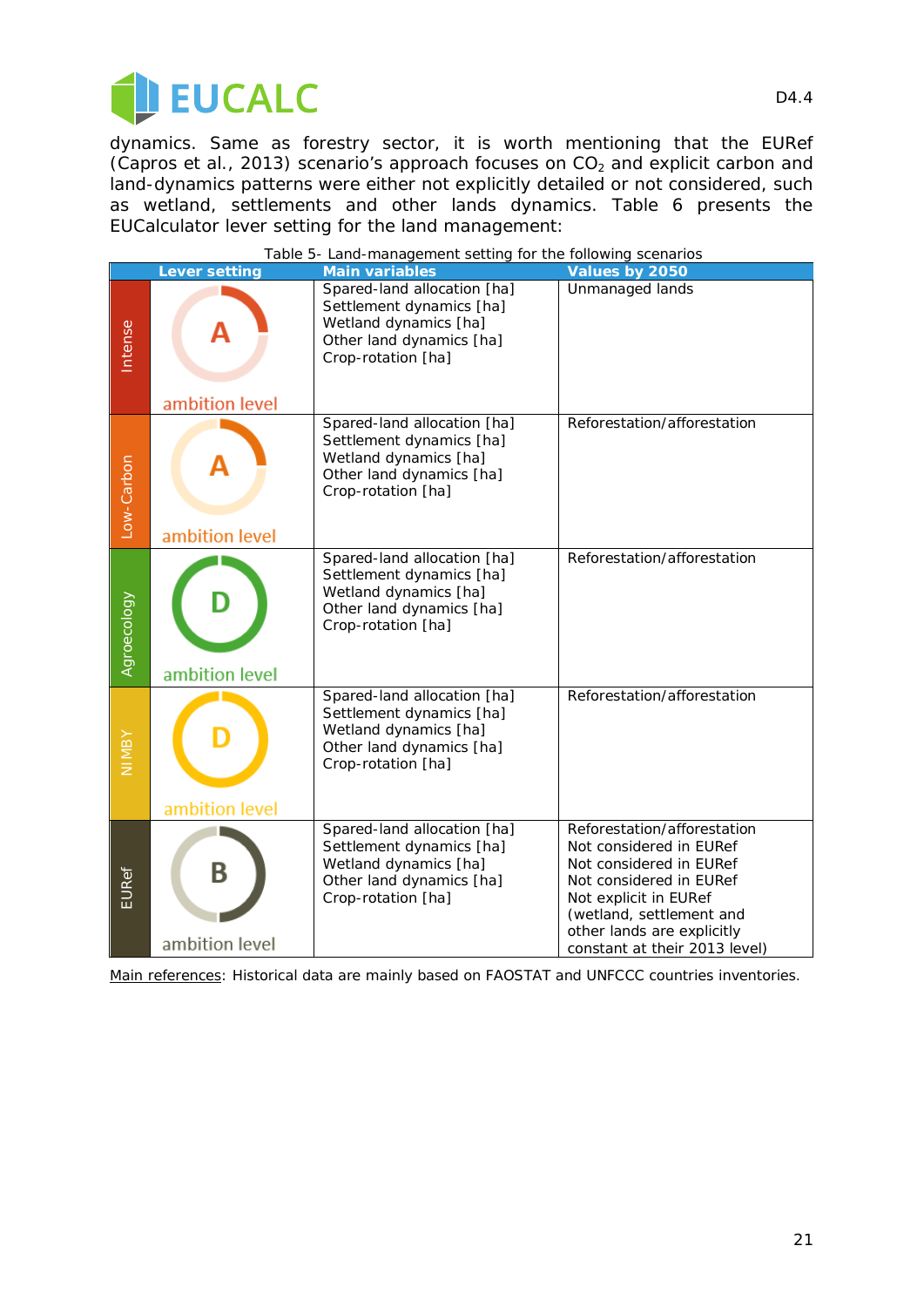

#### *3.3.2.2 Levers that stay on EUREF*

The following Table presents the lever setting that is common to all scenarios in order to enable a fair comparison between the different scenarios.

| Table 6- Other agri-food system drivers |                      |                                                                                                                                                                                                                                 |                                                                                                                                                                                                                            |
|-----------------------------------------|----------------------|---------------------------------------------------------------------------------------------------------------------------------------------------------------------------------------------------------------------------------|----------------------------------------------------------------------------------------------------------------------------------------------------------------------------------------------------------------------------|
|                                         | <b>Lever setting</b> | <b>Main variables</b>                                                                                                                                                                                                           | <b>EURef: Reference scenario</b>                                                                                                                                                                                           |
| Food self-<br>sufficiency               | B                    | Meat self-sufficiency [%]<br>Crop self-sufficiency [%]                                                                                                                                                                          | Not explicit in EURef<br>Not explicit in EURef                                                                                                                                                                             |
|                                         | ambition level       |                                                                                                                                                                                                                                 |                                                                                                                                                                                                                            |
| Protein<br>alternative                  | B<br>ambition level  | Algae-based meals [%]<br>Insect-based meals [%]                                                                                                                                                                                 | Not considered in EURef<br>Not considered in EURef                                                                                                                                                                         |
|                                         |                      |                                                                                                                                                                                                                                 |                                                                                                                                                                                                                            |
| Biomass<br>hierarchy                    | B                    | Industrial wastes to bioenergy [%]<br>Industrial wastes to fertilizer [%]<br>Industrial wastes to feed [%]<br>Industrial wastes to other [%]                                                                                    | Not explicit in EURef<br>Not explicit in EURef<br>Not explicit in EURef<br>Not explicit in EURef                                                                                                                           |
|                                         | ambition level       |                                                                                                                                                                                                                                 |                                                                                                                                                                                                                            |
| Bioenergy<br>capacity                   | B                    | Biomass-based electricity [MW]<br>Biogas [MW]<br>Biodiesel [ktoe]<br>Biogasoline [ktoe]<br>Biojetfuel [ktoe]                                                                                                                    | Biomass & wastes: 57 GW<br>Not explicit in EURef<br>Not explicit in EURef<br>Not explicit in EURef<br>Not explicit in EURef<br>Biofuels 23.43 Mtoe                                                                         |
|                                         | ambition level       |                                                                                                                                                                                                                                 | Bioenergy: 183.7 Mtoe                                                                                                                                                                                                      |
| Climate-Smart<br>Forestry               | B<br>ambition level  | Faws-share [%]<br>Gross increment [m3/ha]<br>CSF-management [m3/ha]<br>Natural losses [%]<br>Burnt wood share [%]<br>Harvest-rate [%]<br>Growing stock (FAWS) [m3/ha]<br>Growing stock (non-FAWS) [m3/ha]<br>Deforestation [ha] | Not explicit in EURef<br>4.3m2/ha (net) by 2050<br>Not explicit in EURef<br>Not explicit in EURef<br>Not explicit in EURef<br>688 Mm3 (harvested) by 2050<br>Not explicit in EURef<br>Not explicit in EURef<br>8Mt $(CO2)$ |

*Table 6- Other agri-food system drivers* 

*Main references: EURef scenario (Capros et al., 2013); EUCalculator agri-food system lever setting (Baudry et al., 2019a, 2019b)*

The EURef scenario is not detailing the food self-sufficiency ratio, which can be a critical issue regarding land-use and embedded GHG emissions. Given the EURef patterns, our best guess was to consider the historical trends to match EURef and EUCalculator inputs for food self-sufficiency.

EURef forestry features are mainly focused on the  $CO<sub>2</sub>$  perspective, making the match-making exercise more challenging. The lever setting for the *climate smart forestry* is based mainly based on (EFI & FAO, 2015; Gregg and Smith, 2010; Nabuurs et al., 2017).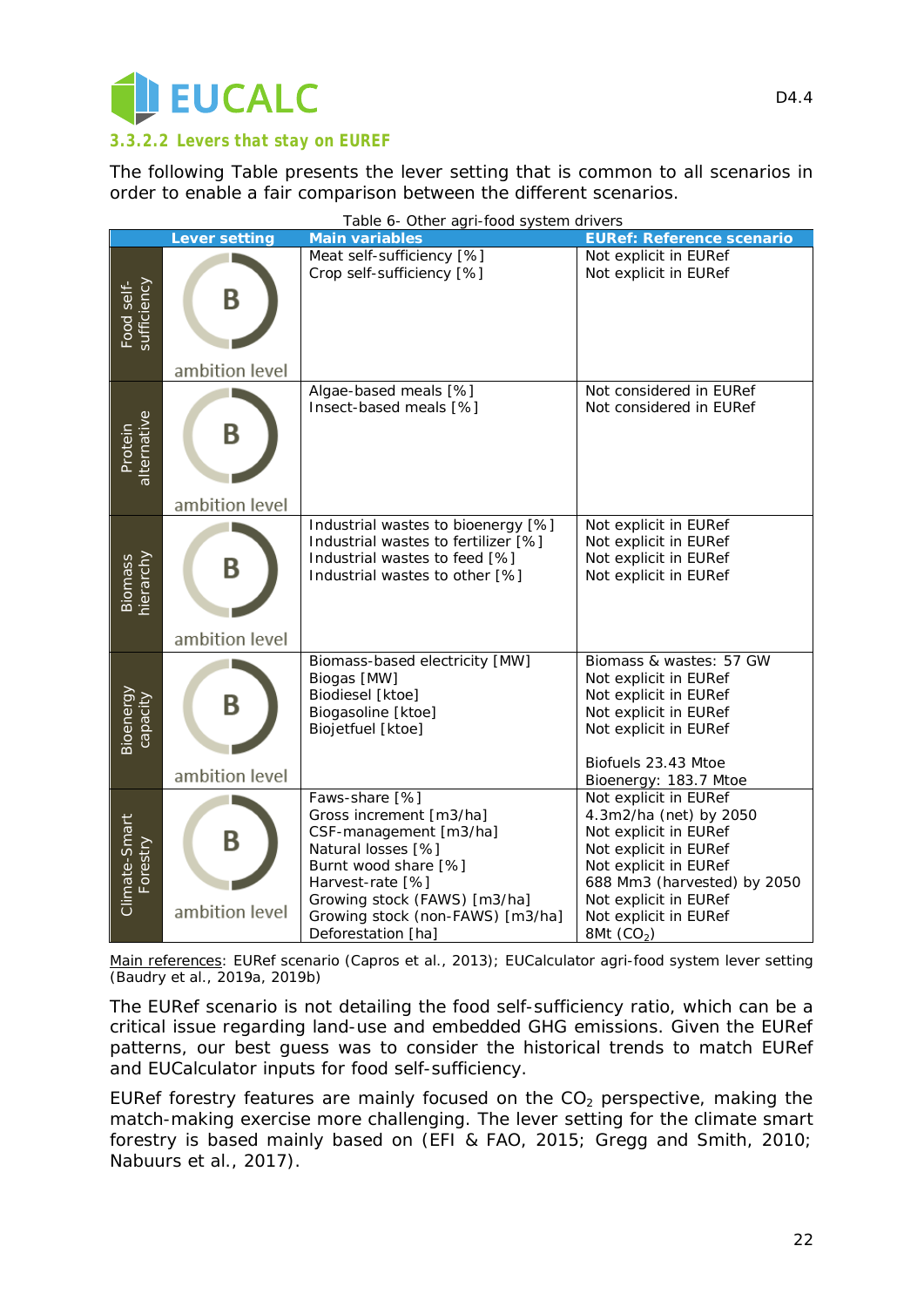

Insect farming and microalgae bio-refinery take-off can possibly be a gamechanger for GHG mitigation action. As it is not considered in most of future scenarios, we kept them at their 2015 levels. Nevertheless, we will detail how the feature could affect each of the scenarios in the result sections.

Although the bioenergy capacity aggregation is detailed in EURef, the feedstock mix and biomass hierarchy uses are not clearly mentioned. Such as the selfsufficiency lever, our best guess was to consider constant the contribution of wastes and residues to the different markets (bioenergy, fertilizers, feed, and others).

#### **3.3.3 Other sectors**

#### *3.3.3.1 Levers that stay on EUREF*

| Table 7- Other levers setting |                       |                                                                                              |                                                                                                                      |  |
|-------------------------------|-----------------------|----------------------------------------------------------------------------------------------|----------------------------------------------------------------------------------------------------------------------|--|
|                               | <b>Lever setting</b>  | <b>Sub-levers setting</b>                                                                    | <b>EURef: Reference scenario</b>                                                                                     |  |
| Boundary<br>conditions        | B<br>ambition level   | Population [hab]<br>Urban Population [hab]<br>Emissions after 2050 [Gt $CO2$ ]               | 552.4 Million inhabitants<br>Not explicit in EURef<br>Not explicit in EURef                                          |  |
| Building                      | 1.5<br>ambition level | Building envelope [?]<br>Appliance efficiency [%]<br>Technology and fuel share<br>[%]        | 85 kWh/m2 by 2050<br>From 4% to 100%<br>Breakdown available in EURef                                                 |  |
| Transport                     | 1.3<br>ambition level | Passenger efficiency [%]<br>Passenger technology [%]<br>Fuel mix [%]                         | Not explicit in EURef<br>Breakdown per mode in Gpkm<br>2.3% electricity by 2050<br>6.6% biofuels by 2050             |  |
| Manufacturin<br>Ō             | 1.5<br>ambition level | Material efficiency [%]<br>Technology efficiency [%]<br>Fuel mix [%]<br>Carbon capturing [%] | Not explicit in EURef<br>Available per industry<br>Breakdown available (Mtoe)<br>Not explicit in EURef (only energy) |  |
| Power                         | ambition level        | Coal phase out [GW]<br>Wind [GW]<br>Solar[GW]<br>Balancing strategies [TWh]                  | 40 GW<br>>200 GW<br>>200 GW<br>Not explicit in EURef                                                                 |  |

*Table 7- Other levers setting*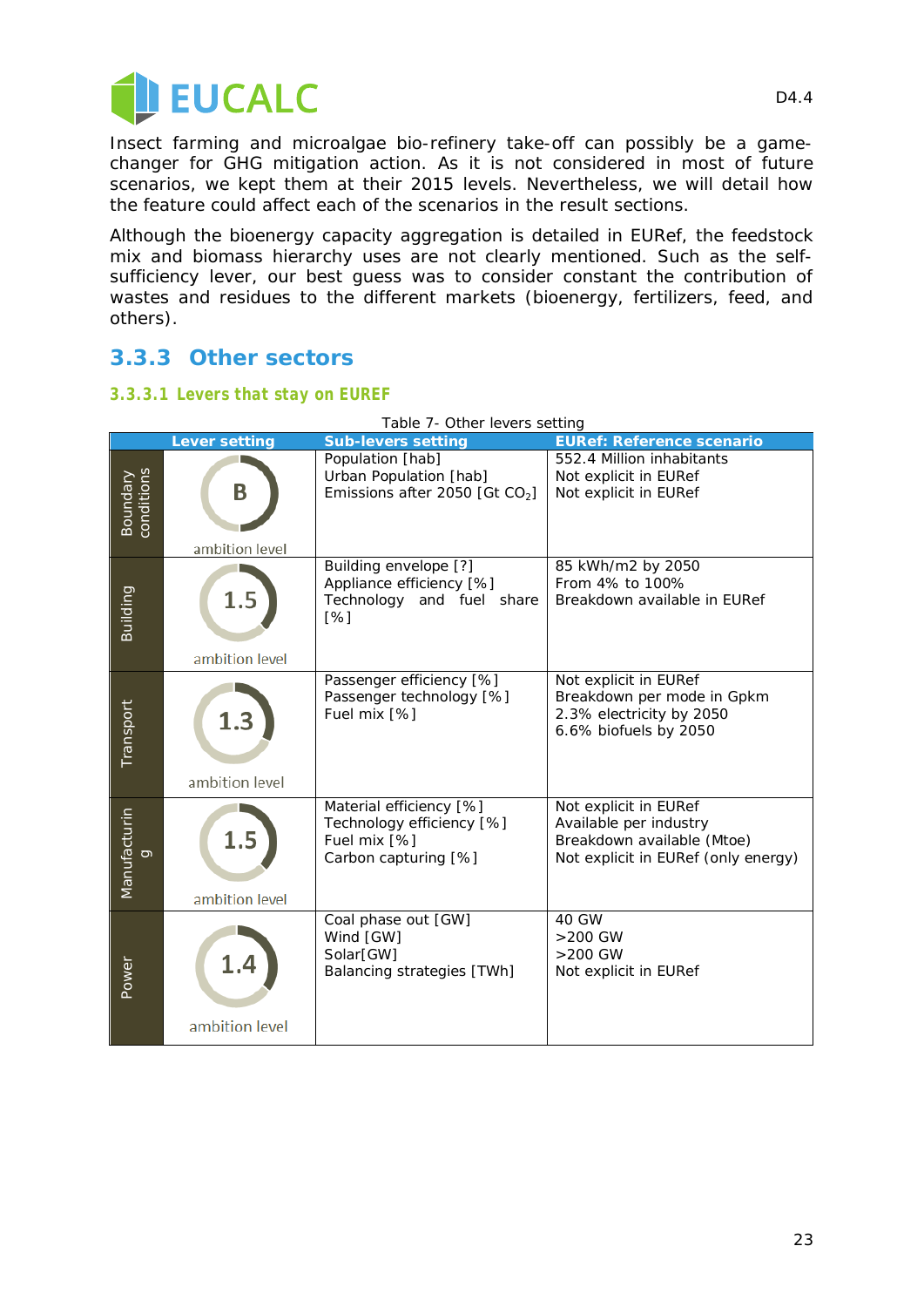## **EUCALC 4 Results**

The following sections explore the results in terms of GHG change of the scenarios detailed in section [3.3](#page-16-0) for the EU28+Switzerland and for individual countries.

### **4.1EU-level**

l,

At an aggregate, GHG emissions in EU28+Switzerland ranked at 485.7Mt<sup>[9](#page-23-1)</sup> CO<sub>2eq</sub> in 2015, see [Figure 4A](#page-23-0). Under the considered time-frame GHG emissions are projected to fall sharply in the Low-Carbon and Agroecology scenarios to circa 173.6 and 160.2 Mt  $CO<sub>2ea</sub>$ , respectively, by the year 2050. For the Intense and NIMBY scenarios GHG reduction from the year 2015 are also noted but at a lower extent. For example, under the NIMBY configuration, the EUCalculator model returns 443.9 Mt  $CO<sub>2ea</sub>$  by 2030 and 330.3 Mt  $CO<sub>2ea</sub>$  by 2050, respectively a 8.6% and 32% reductions compared to 2015, see [Figure 4B](#page-23-0). A similar pattern in absolute and relative emissions is observed for the Intense scenario.



*Figure 4 - GHG emissions for EU28+Switzerland from the EUCalculator model according to the Intense, Low-Carbon, Agroecology and NIMBY scenarios*

<span id="page-23-0"></span>At the aggregated level scenarios modelled in the EUCal highlight one important aspect. Relying on change in agricultural practices alone – be it via the intensification of agricultural production systems or a generalized adoption of agroecology practices – severely hinders the scope of GHG reductions, particularly in the short-term. For example, under the Intense and Nimby, GHG reductions range between 8.6 and 10%, see [Figure 4B](#page-23-0). This is larger than the 1% reductions is reported in the ECO30 scenario (see [Figure 4B](#page-23-0) and also [Table](#page-6-3)  [1\)](#page-6-3). For the scenarios Low-Carbon and Agroecology, reductions by 2030 are found to be, for both cases, of about 27%. These reductions come at the costs of strong societal changes towards a far less carbon-intensive diet and substantial

<span id="page-23-1"></span><sup>&</sup>lt;sup>9</sup> The emissions reported by the EUCalc are higher than those in Table 1 from the EEA. The reason for this difference is due to the fact that 1) in the EUCal model we report for emissions for EU28+Switzerland (while in EEA Switzerland is not considered), and 2) the EUCalc reports on total emissions while the values in Table 1 refer to non- $CO<sub>2</sub>$  emissions only.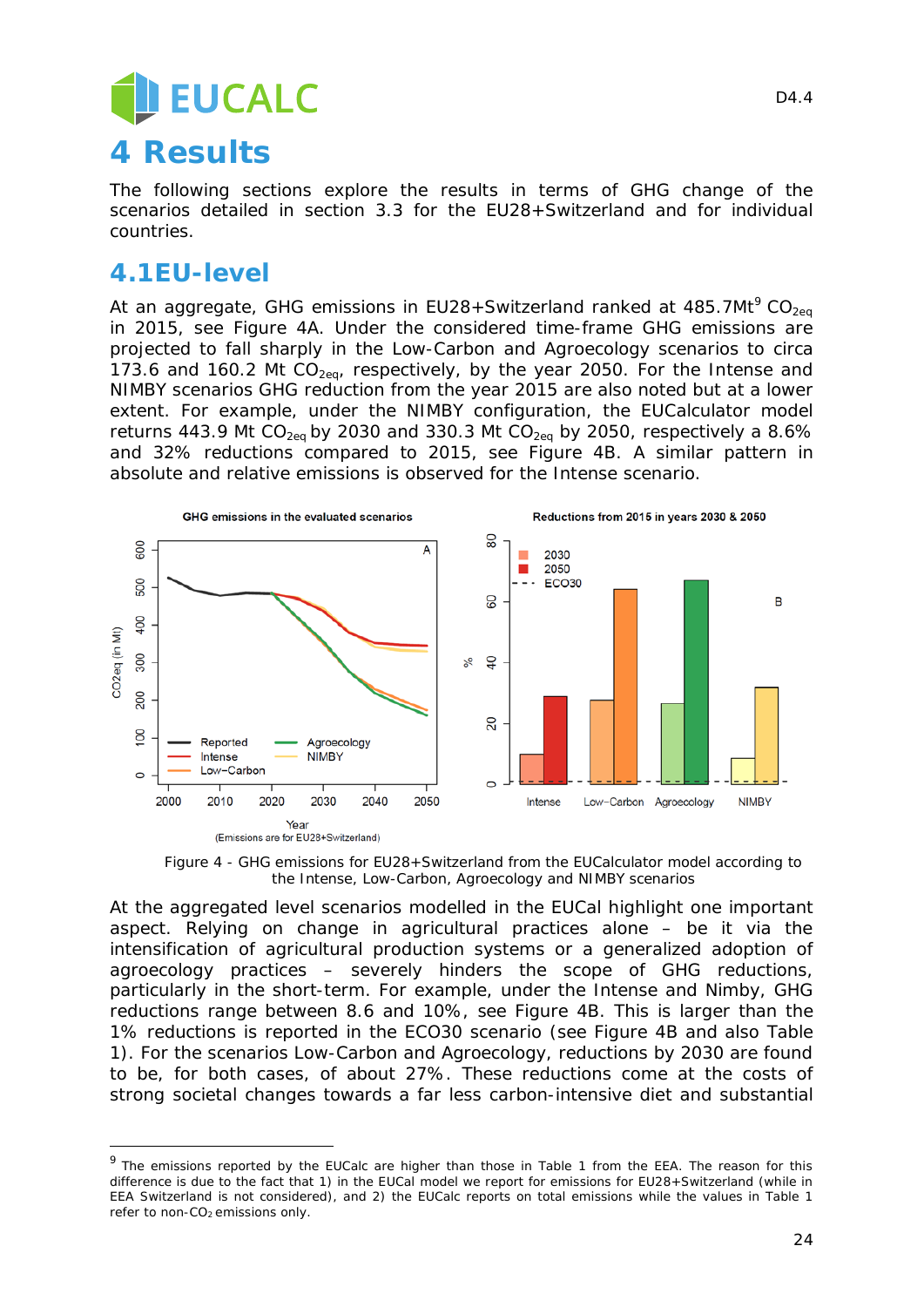

l,

reductions of food waste. Independently of the scenario chosen, it seems plausible to assume that a combination of a middle of the road strategy from the extreme ones explored in this report would provide much higher GHG reductions in the agricultural sector that the ones currently considered under the ESD framework. This is relevant to the extent that as carbon budgets get scarcer and scarcer due to inaction, it becomes harder and harder to justify why all sectors are not asked to do their fair share.

#### **4.2Country-level results**

One of the advantages of the EUCalculator model is its country-level granularity and the ability to perform sensitive analysis. For example, one can take the Intensive and the Low-carbon scenarios<sup>[10](#page-24-0)</sup> (in both there is an intensification of agricultural practices) and evaluate the relative contribution of emissions reductions brought about changing diets and reducing food waste.



*Figure 5 - Contributions of dietary shift and intensification practices to GHG reductions*

<span id="page-24-1"></span>In all countries evaluated dietary shifts are associated to a disproportionately high share of emission reductions by 2050 from the agricultural sector, referenced to the EUREF emissions from agriculture in the same year (greater that 80% of the total reduction, dashed-line in). This highlights that the large potential of dietary shifts shown in [Figure 4](#page-23-0) at an aggregated level is geographically consistent across the entire European Union and Switzerland. For some extreme cases like France, Germany or Sweden, just to mention a few, more that 97% of the GHG reductions in the Low-carbon scenario are attributed to dietary shifts, meaning that in terms of emissions alone any move towards the intensification of the agricultural system in these countries would have no discernible repercussions in aligning the agricultural sector with meaningful climate protection targets.

The differences in the role of intensification in these countries can be found on the heterogeneous agri-food systems. For example, while the Swiss diet is comparable to the German one in terms of carbon-intensive products such as meat, given the current production system (extensive), intensification would enable significant GHG emission reductions.

<span id="page-24-0"></span><sup>&</sup>lt;sup>10</sup> There is no difference between the scenarios regarding the changes in agricultural practices. In both of them there is an intensification of agricultural productions towards the maximum technical feasibility.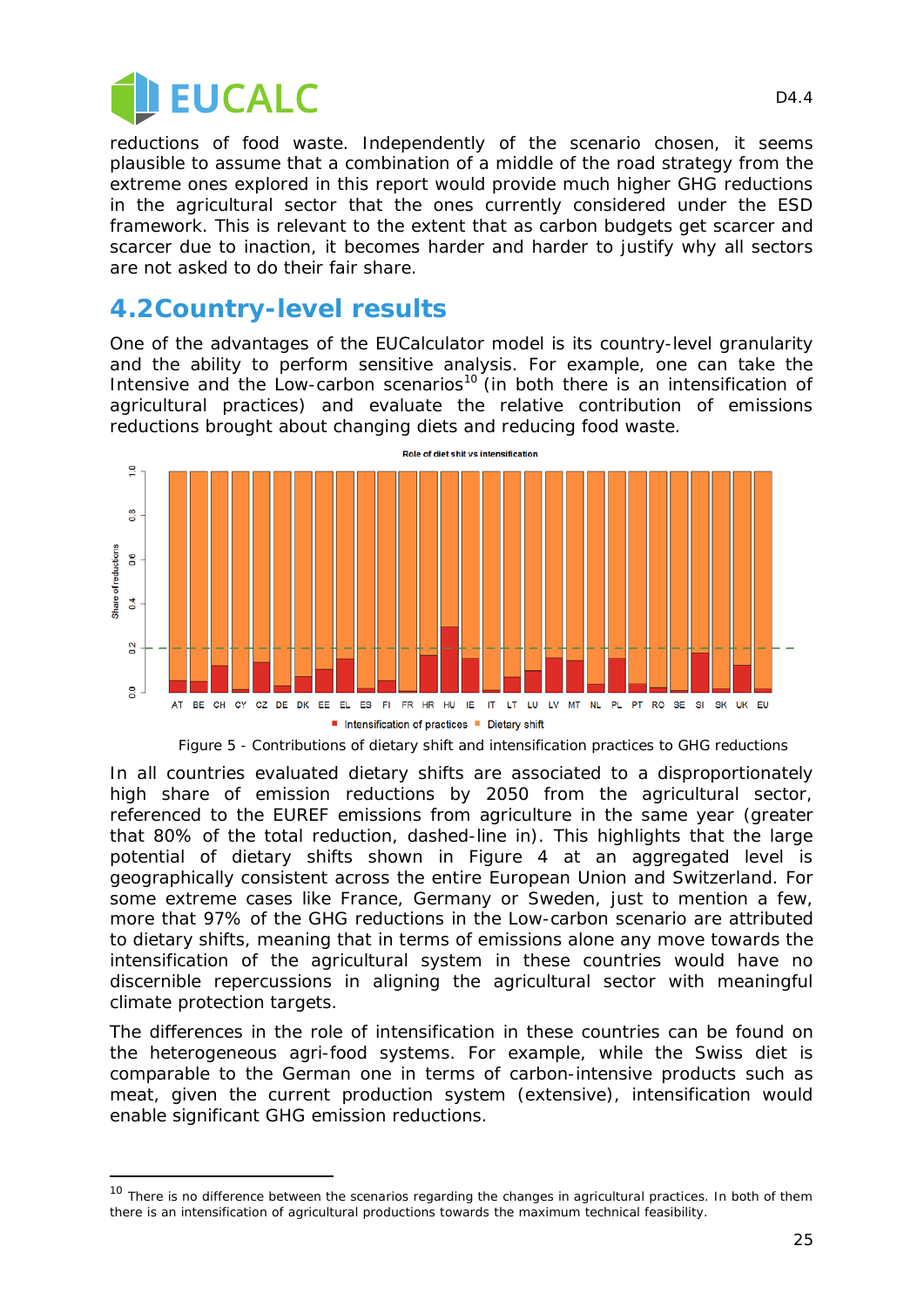

The role of intensifying practices is more important (in relative terms) in countries like Hungary, Slovenia, Croatia or Poland. This is expected as the output value of agricultural industry in Central-East Europe has suffered a stronger decline until 2010, than those from West Europe (Zsarnóczai & Zéman 2019). In addition, yields and nitrogen application across crop-type groups are particularly high in Western and Central Europe, whereas Eastern Europe is characterised by lower yields and nitrogen application (Levers et al, 2016). Despite its small role across Europe, intensification of agricultural practices can nevertheless yield agriculture GHG reduction shares between 15 to 30% for Greece, Croatia, Hungary, Ireland, Latvia, Poland and Slovenia (see [Figure 5\)](#page-24-1).

Nevertheless, low-carbon pathways are not necessarily the most sustainable pathways, and one should also investigate extensive pathways when diets make it relevant. That is, for the cases where both dietary shifts and agroecology practices are widespread (Agroecology scenario, see [Figure 6\)](#page-25-0) the reductions at the country level are observed to range between circa 25% in Luxembourg to 86% in Bulgaria. For the EU28+Switzerland the fraction of reduction under the Agroecology scenario is 67%. The differences of potentials in countries reflect both the current efficiencies of the agricultural system and the national dietary pattern.



*Figure 6 - Country distribution of GHG reduction under the Agroecology scenario (% decrease in 2050 from the 2015 value)*

<span id="page-25-0"></span>The same exercise done in [Figure 5](#page-24-1) regarding the role of diet shift/intensification practices in the reduction of GHG emissions in the Low-carbon scenario can be now done for the case of dietary shift/agroecology standards using the Agroecology scenario in comparison to the NIMBY scenario. The results are shown on [Figure 6](#page-26-0) and it can be observed that the role of agricultural practices (following agro-ecological standards) across countries in the Agroecology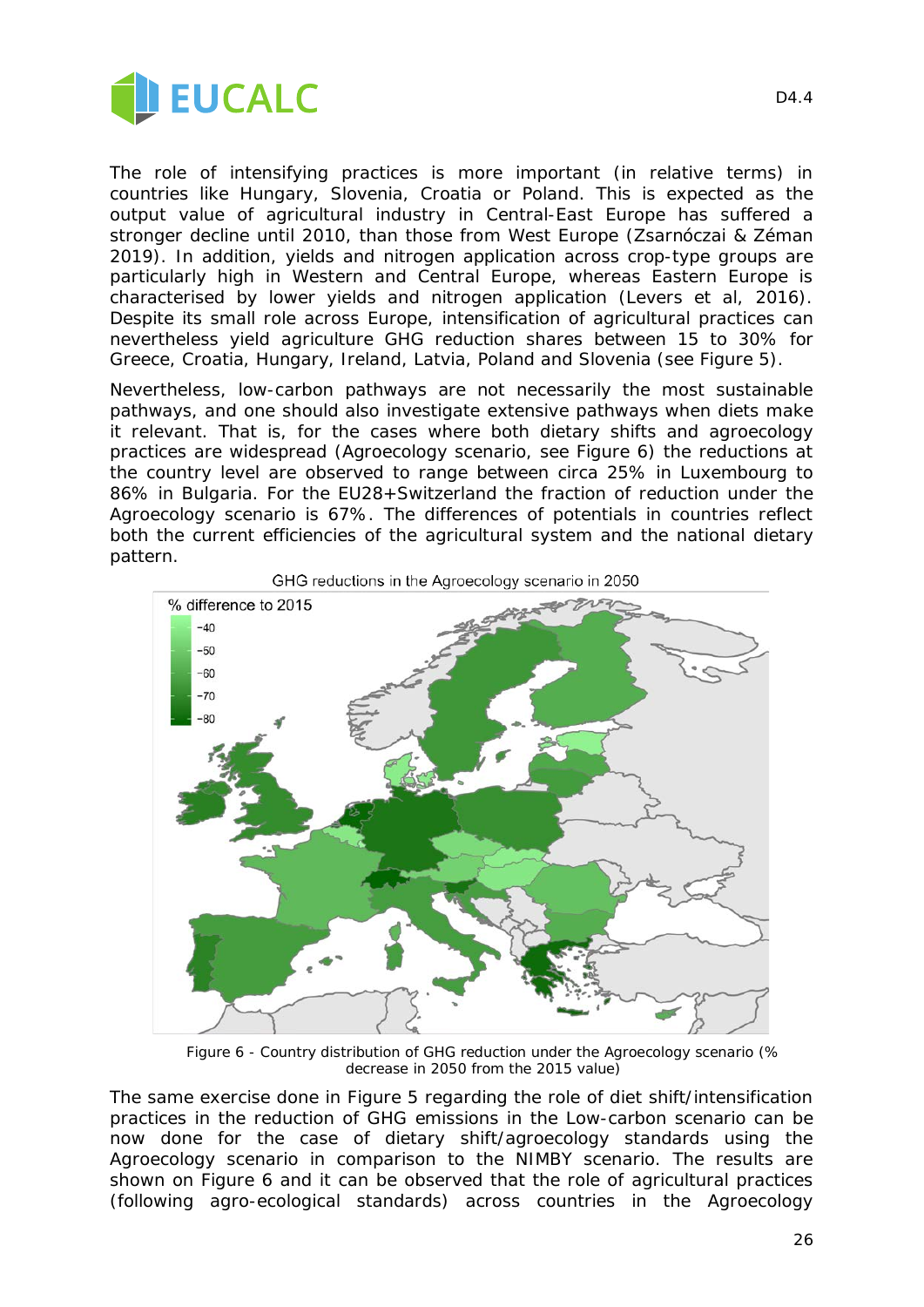

<span id="page-26-0"></span>scenario follows a very similar pattern to that shown in [Figure 5](#page-24-1) for the Lowcarbon scenario.



*Figure 7 - Contributions of dietary shift to GHG reductions in the Agroecology scenario*

The magnitude of the contribution is somehow different though. Although he pattern is similar the magnitude the role of agro-ecological standards of farm practices was found to be more important for emissions savings that agriculture intensification (see for example Sweden, Slovenia and Hungary). This can be explained by very ambitious farm management standards entailed in the Agroecology scenario. For example, farm waste and losses are about 6 times lower compared with 2015. In contrast, under the Intense scenario waste and losses in the farm management continue to increase. This seems to be offsetting the emissions increase expected from the relative decrease of yields in the Agroecology scenario.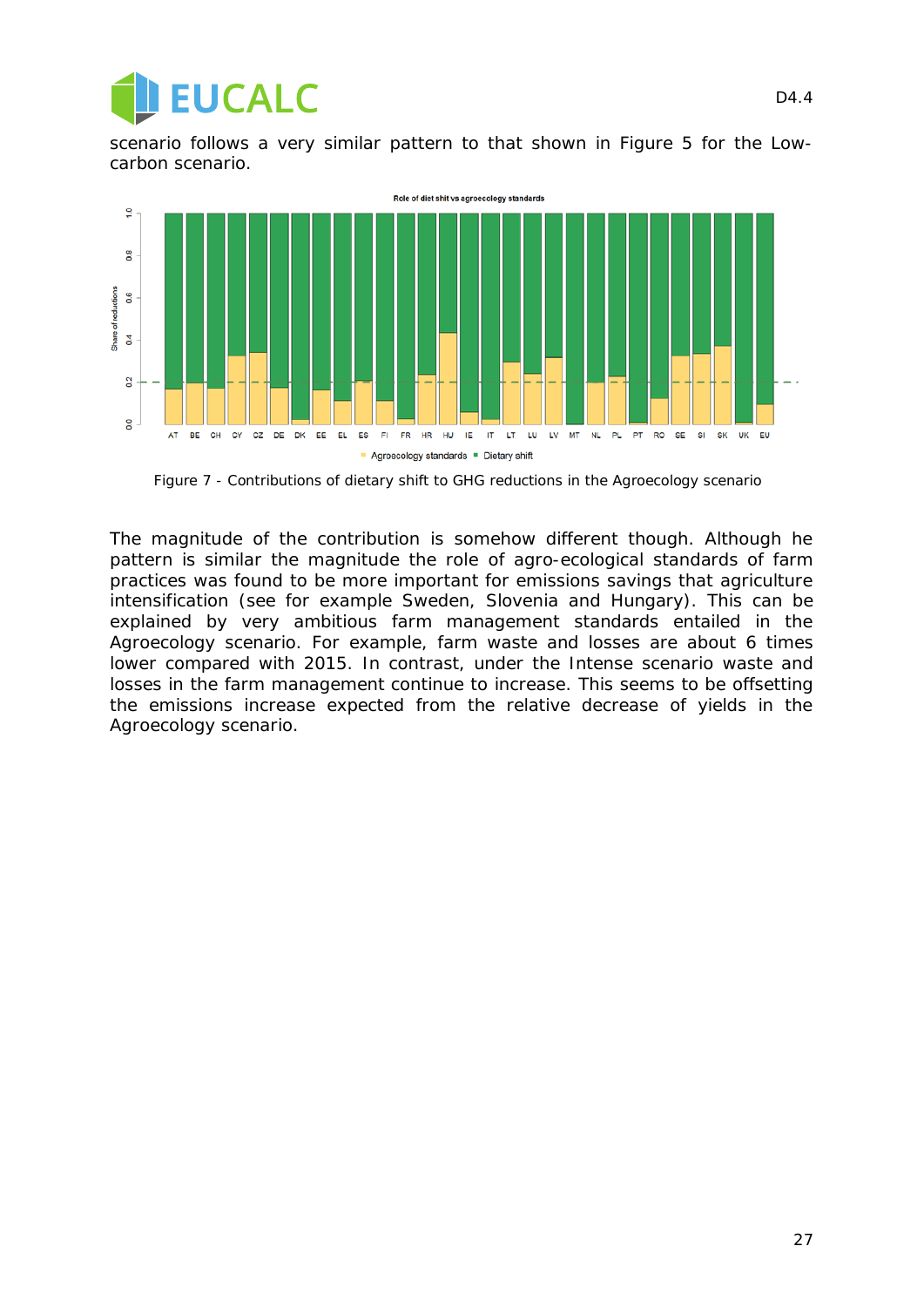

## **5 Discussion**

This report makes use of the EUCalculator model in order to explore two alternative strategies for reducing GHG in the EU28+Switzerland agricultural systems between 2015 and 2050. Our results (see [Table 8](#page-27-0) for summary) highlight the large potential for GHG reduction entailed in a synchronized shift towards less-carbon intensive dies and food waste, and the generalized adoption of agroecology standards for production in Europe.

<span id="page-27-0"></span>

|                             |                 | <b>Agri-food system practices</b>                                                                                                                                                             |                                                                                                                                                            |  |
|-----------------------------|-----------------|-----------------------------------------------------------------------------------------------------------------------------------------------------------------------------------------------|------------------------------------------------------------------------------------------------------------------------------------------------------------|--|
|                             |                 | <b>Intensified</b>                                                                                                                                                                            | <b>Agroecology</b>                                                                                                                                         |  |
| & food waste<br>Diet shifts | Current trends  | <b>Intense</b><br>-10% GHG by 2030<br>-29% GHG by 2050<br>Intensification alone of<br>agricultural systems without<br>complementary dietary shifts<br>results in low emissions<br>reductions. | <b>NIMBY</b><br>-9% GHG by 2030<br>-32% GHG by 2050<br>Potential large trade-offs in regard to<br>extra need for agricultural land due to<br>lower yields. |  |
|                             | ow-carbon diets | <b>Low-Carbon</b><br>-28% GHG by 2030<br>-64% GHG 2050<br>Dietary shifts drive the total<br>amount of reductions.                                                                             | Agroecology<br>-27% GHG by 2030<br>-67% GHG by 2050<br>Extra need for agricultural land due to<br>lower yields mitigated by dietary shift.                 |  |

*Table 8 - Summary of main results by scenario explored. Reduction of GHG emissions are reported as % change to the year 2015.*

We found no publication currently providing a country-level view of the relative contribution of diets change vs agricultural practice in GHG reduction for the agricultural sector – testify for the potential in using the EUCalculator model to inform on country-level decarbonisation plans. Still underexplored is the ability of the EUCalculator to provide a cross-sectoral view of trade-offs in variables such as land use, water needs for irrigation, fertilizer inputs etc. In [Table 8](#page-27-0) we hint at the possibility of a substantial trade-off between the amount of land required under the Agroecology and NIMBY scenarios. This will be subject of further work following up the EUCalculator project.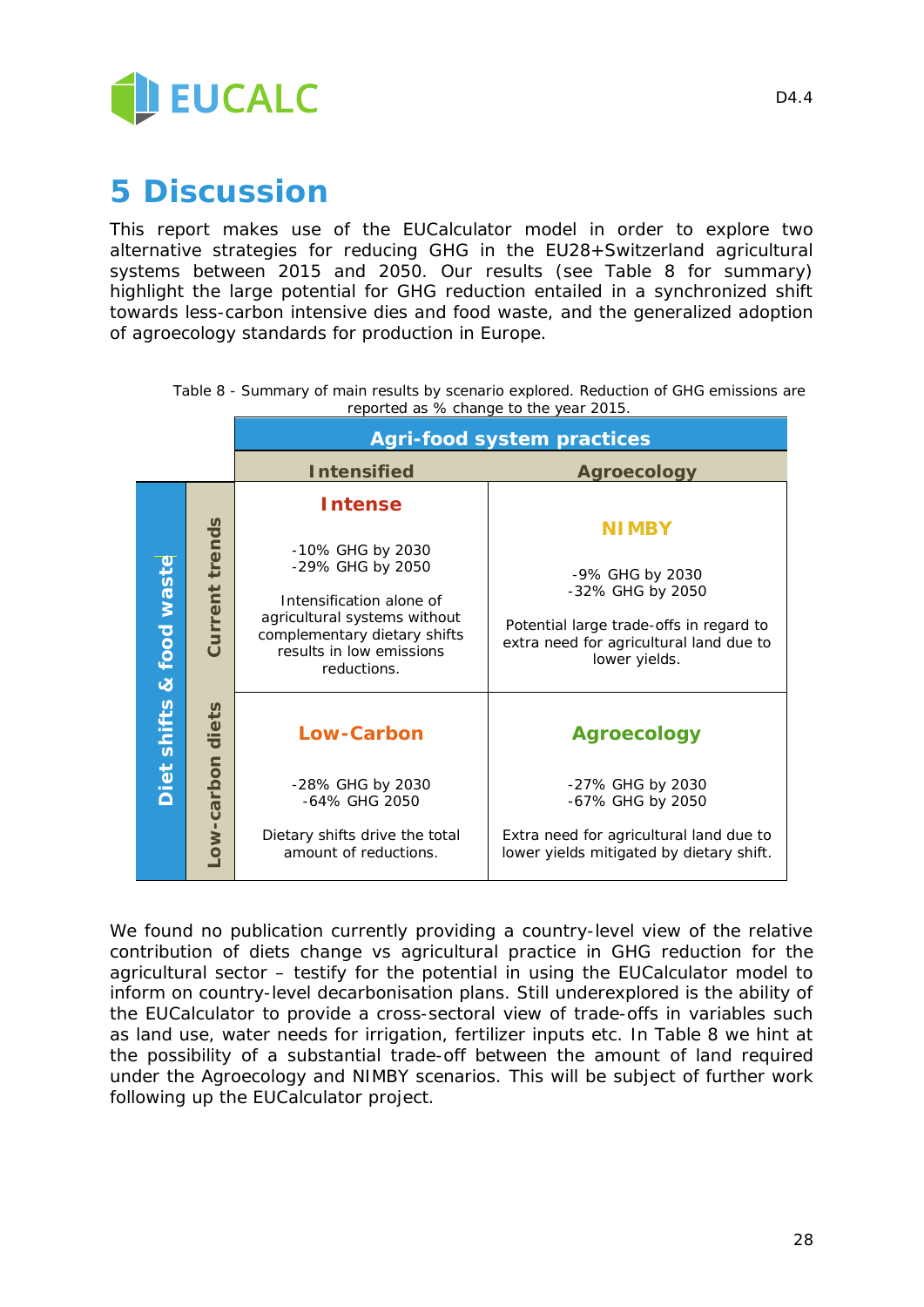## EUCALC

## **6 Conclusions**

Our results highlight two major conclusions. The first is that there is a large scope for GHG reduction in the agricultural system of Europe that should be explored. This is at odds with current decarbonisation scenarios (e.g., ECO30 E3MLab & IIASA (2016)) that spare the agricultural sector to similar levels of ambition required in sectors such as transport of buildings in 2030 and 2050. The second major conclusion is that intensification of agricultural production alone will deliver at most 30% reductions of GHG in agriculture by 2050. In order to unlock the full potential of GHG reduction a substantial shift in current diets towards healthy standards and reduction of food waste is required. In such a case the potential for reductions increases to over 60% in 2050. Coupled with the change in dietary habits there are two alternative pathways to achieve the same amount of reductions. One can opt for the further intensification of agricultural production, increasing the efficiency in term of  $CO<sub>2</sub>/kcal$  produced; or one favours the adoption of agroecology means of production. Both strategies entail the same amount of GHG reductions but different consequences for ecosystems.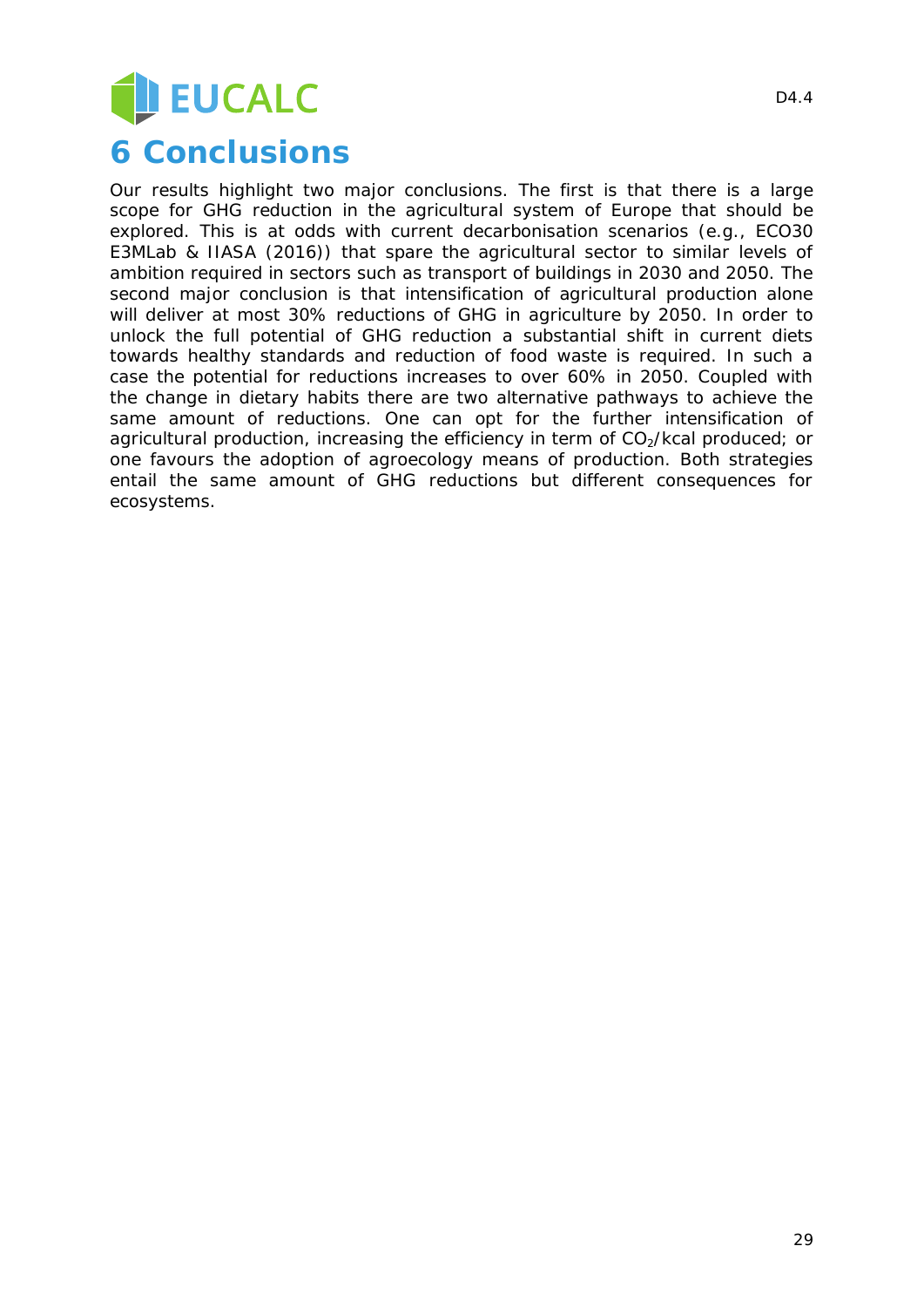

## **7 References**

Aleksandrowicz, L., Green, R., Joy, E. J., Smith, P., & Haines, A. (2016). The impacts of dietary change on greenhouse gas emissions, land use, water use, and health: a systematic review. PloS one, 11(11), e0165797.

Alexander, P., Rounsevell, M. D., Dislich, C., Dodson, J. R., Engström, K., & Moran, D. (2015). Drivers for global agricultural land use change: The nexus of diet, population, yield and bioenergy. *Global Environmental Change*, *35*, 138- 147.

Alexander, P., Brown, C., Arneth, A., Finnigan, J., & Rounsevell, M. D. (2016). Human appropriation of land for food: The role of diet. *Global Environmental Change*, *41*, 88-98.

Baudry, G., Bouchet, A., Forstenhaeusler, N., Price, J., Raffray, M., Mwabonje, O., Woods, J., 2019a. D4.1\_Land, land use, minerals, water and biodiversity input spreadsheets for calculator model. Imperial College London, University of East Anglia, EPFL.

Baudry, G., Bouchet, A., Forstenhaeusler, N., Raffray, M., Price, J., Mwabonje, O., Woods, J., 2019b. D8.4. - Integration of the resource's modules "Land allocation, biodiversity impact & forestry", "Water scarcity" and "minerals" modules. Imperial College London, University of East Anglia, EPFL.

Capros, P., De Vita, A., Höglund Isaksson, L., Winiwarter, W., Purohit, P., Bottcher, H., 2013. EU energy, transport and GHG emissions trends to 2050- Reference scenario 2013. European Commission.

Capros P, De Vita A, Tasios N, Siskos P, Kannavou M, Petropoulos A, Evangelopoulou S, Zampara M, et al. (2016).

Caro, D., LoPresti, A., Davis, S. J., Bastianoni, S., & Caldeira, K. (2014). CH4 and N2O emissions embodied in international trade of meat. *Environmental Research Letters*, *9*(11), 114005

Costa, L., & Moreau, V. (2019). The emission benefits of European integration. Environmental Research Letters, 14(8), 084044.

den Herder, M., Moreno, G., Mosquera-Losada, R.M., Palma, J.H.N., Sidiropoulou, A., Santiago Freijanes, J.J., Crous-Duran, J., Paulo, J.A., Tomé, M., Pantera, A., Papanastasis, V.P., Mantzanas, K., Pachana, P., Papadopoulos, A., Plieninger, T., Burgess, P.J., 2017. Current extent and stratification of agroforestry in the European Union. Agric. Ecosyst. Environ. 241, 121–132. <https://doi.org/10.1016/j.agee.2017.03.005>

DG AGRI 2019, EU agricultural outlook for the agricultural markets and income 2017-30, Agriculture and Rural Development. Brussels 19 December 2017.

E3MLab & IIASA (2016), Technical report on Member State results of the EUCO policy scenarios, December 2016 [https://ec.europa.eu/energy/sites/ener/files/documents/20170125\\_-](https://ec.europa.eu/energy/sites/ener/files/documents/20170125_-_technical_report_on_euco_scenarios_primes_corrected.pdf) [\\_technical\\_report\\_on\\_euco\\_scenarios\\_primes\\_corrected.pdf](https://ec.europa.eu/energy/sites/ener/files/documents/20170125_-_technical_report_on_euco_scenarios_primes_corrected.pdf)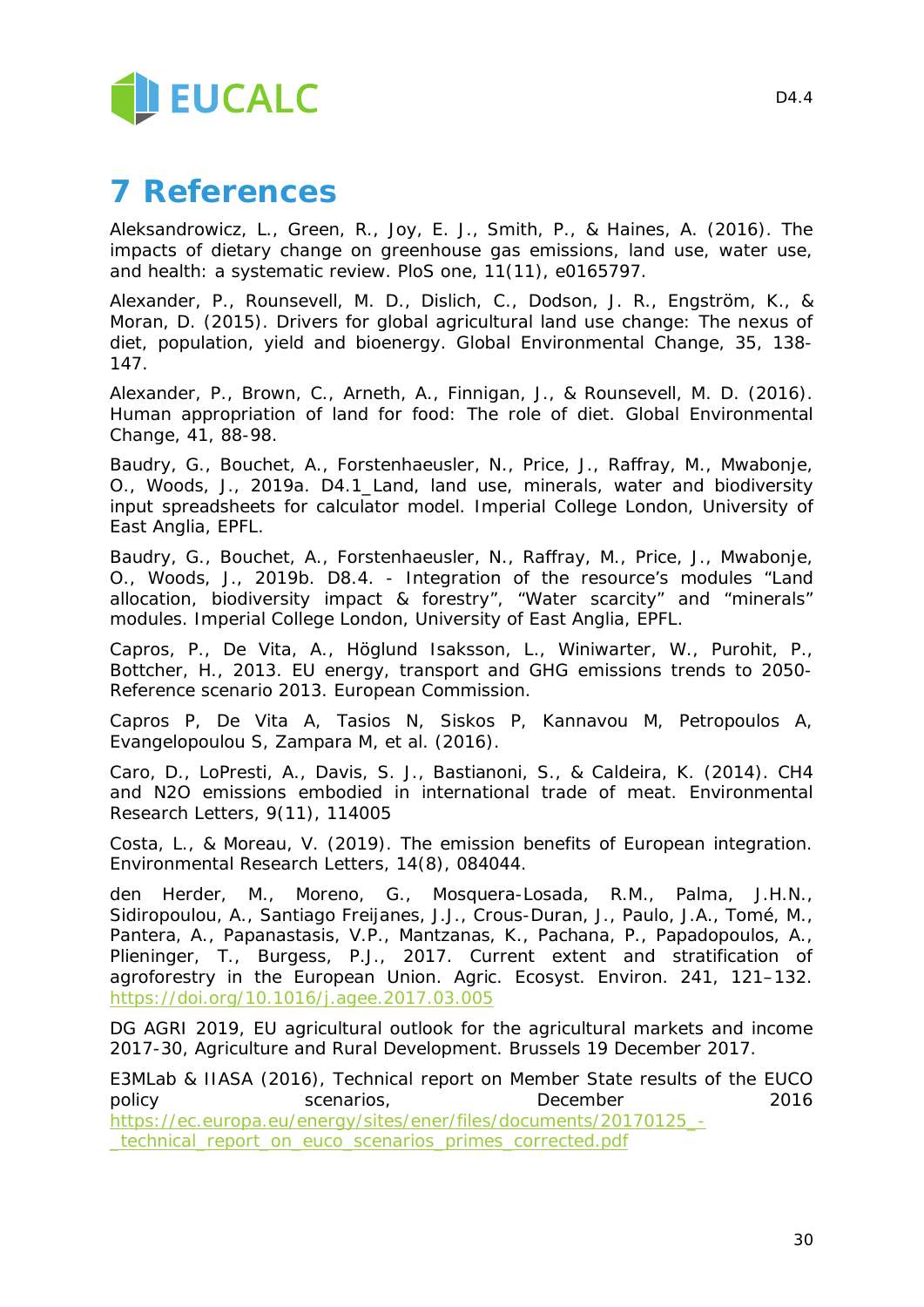

European Commission (2018), A clean planet for all. A European strategic long‐ term vision for a prosperous, modern, competitive and climate neutral economy. *COM (2018) 773 final*.

EFI & FAO, 2015. State of Europe's forests. European Forest Institute.

FAO, 2018. The future of food and agriculture, Alternative pathways to 2050. FAO, Rome.

Gustafsson, J., Cederberg, C., Sonesson, U., & Emanuelsson, A. (2013). The methodology of the FAO study: Global Food Losses and Food Waste-extent, causes and prevention"-FAO.

Johnson, J. A., Runge, C. F., Senauer, B., Foley, J., & Polasky, S. (2014). Global agriculture and carbon trade-offs. Proceedings of the National Academy of Sciences, 111(34), 12342-12347.

Kastner, T., Rivas, M. J. I., Koch, W., & Nonhebel, S. (2012). Global changes in diets and the consequences for land requirements for food. Proceedings of the National Academy of Sciences, 109(18), 6868-6872.

Lotze-Campen, H., Popp, A., Beringer, T., Müller, C., Bondeau, A., Rost, S., & Lucht, W. (2010). Scenarios of global bioenergy production: the trade-offs between agricultural expansion, intensification and trade. Ecological Modelling, 221(18), 2188-2196.

NCD Risk Factor Collaboration (NCD-RisC 2016).Trends in adult body-mass index in 200 countries from 1975 to 2014: a pooled analysis of 1698 population-based measurement studies with 19.2 million participants. Lancet 2016, 387:1377- 1396

Klapwijk, C. J., Van Wijk, M. T., Rosenstock, T. S., van Asten, P. J., Thornton, P. K., & Giller, K. E. (2014). Analysis of trade-offs in agricultural systems: current status and way forward. *Current opinion in Environmental sustainability*, *6*, 110- 115.

Levers, C., Butsic, V., Verburg, P. H., Müller, D., & Kuemmerle, T. (2016). Drivers of changes in agricultural intensity in Europe. *Land Use Policy*, *58*, 380- 393.

Madeira, M.S., Cardoso, C., Lopes, P.A., Coelho, D., Afonso, C., Bandarra, N.M., Prates, J.A.M., 2017. Microalgae as feed ingredients for livestock production and meat quality: A review. Livest. Sci. 205, 111-121. https://doi.org/10.1016/j.livsci.2017.09.020

Milner, J., Green, R., Dangour, A. D., Haines, A., Chalabi, Z., Spadaro, J. Wilkinson, P. (2015). Health effects of adopting low greenhouse gas emission diets in the UK. BMJ open, 5(4), e007364.

Nabuurs, G.-J., Delacote, P., Ellison, D., Hanewinkel, M., Hetemäki, L., Lindner, M., 2017. By 2050 the Mitigation Effects of EU Forests Could Nearly Double through Climate Smart Forestry. Forests 8, 484. https://doi.org/10.3390/f8120484

Poux, X., Aubert, P.-M., 2018. An agroecological Europe in 2050: multifunctional agriculture for healthy eating. IDDRI, Paris.

Sánchez-Muros, M.-J., Barroso, F.G., Manzano-Agugliaro, F., 2014. Insect meal as renewable source of food for animal feeding: a review. J. Clean. Prod. 65, 16– 27. https://doi.org/10.1016/j.jclepro.2013.11.068